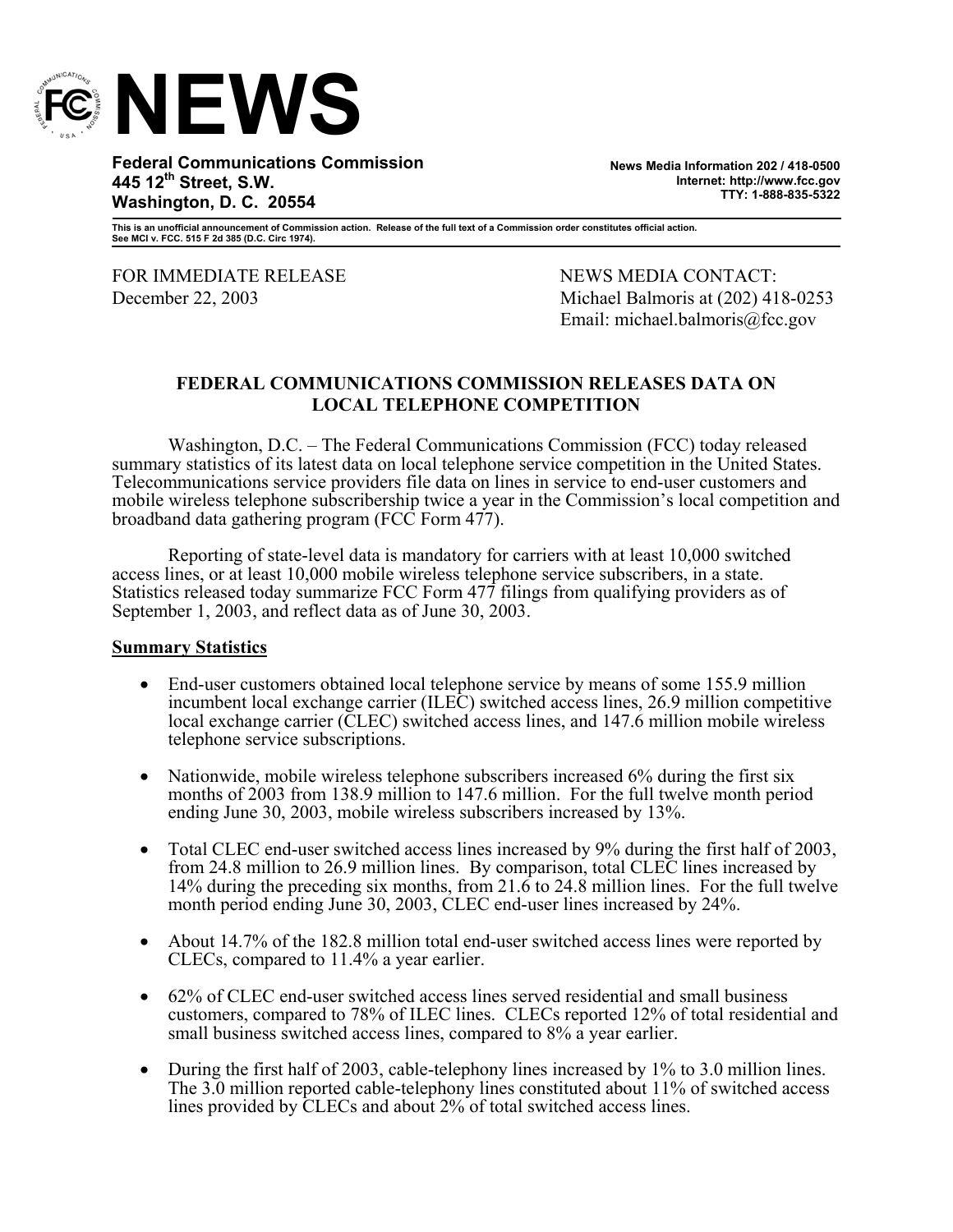- CLECs reported providing about 18% (a decline from 43% in December 1999) of their switched access lines by reselling the services of other carriers and about 58% (an increase from 24% in December 1999) by means of unbundled network elements (UNEs) leased from other carriers. The remainder of CLEC lines was provided over local-loop facilities owned by the CLECs.
- ILECs reported providing about 27% more unbundled network element (UNE) loops with switching to unaffiliated carriers at the end of June 2003 than they reported six months earlier (13.0 million compared to 10.2 million) and about 1% fewer UNE loops without switching (about 4.2 million compared to 4.3 million).
- At least one CLEC was serving local telephone service end-user customers in 73% of the nation's zip codes at the end of June 2003, up from 67% a year earlier. About 95% of United States households reside in these zip codes. CLECs reported customers in all 50 states, the District of Columbia, and Puerto Rico.

 As additional information becomes available, it will be routinely posted on the Commission's Internet site.

 The report is available for reference in the FCC's Reference Information Center, Courtyard Level, 445 12th Street, SW, Washington, DC. Copies may be purchased by calling Qualex International at (202) 863-2893. The report can also be downloaded from the **FCC-State**  Link Internet site at www.fcc.gov/wcb/stats.

- FCC -

Wireline Competition Bureau contacts: Industry Analysis and Technology Division at (202) 418-0940, TTY (202) 418-0484.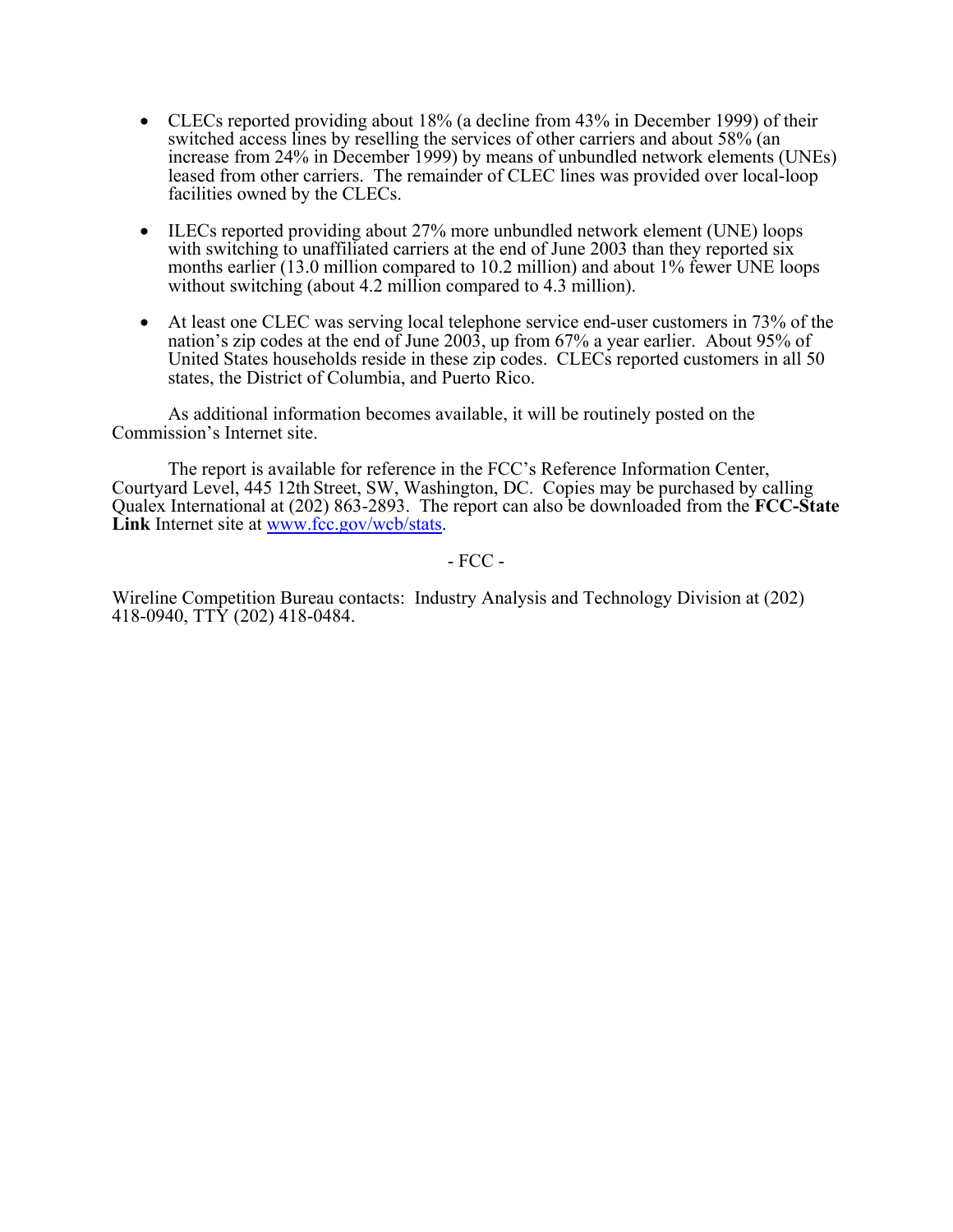

This report is available for reference in the FCC's Reference Information Center, Courtyard Level, 445 12th Street, SW, Washington, DC. Copies may be purchased by contacting Qualex International, 445 12th Street, SW, Room CY-B402, Washington, DC 20554, telephone 202-863-2893, facsimile 202-863-2898, or via email qualexint@aol.com. The report can also be downloaded from the **FCC-State Link** Internet site at www.fcc.gov/wcb/stats.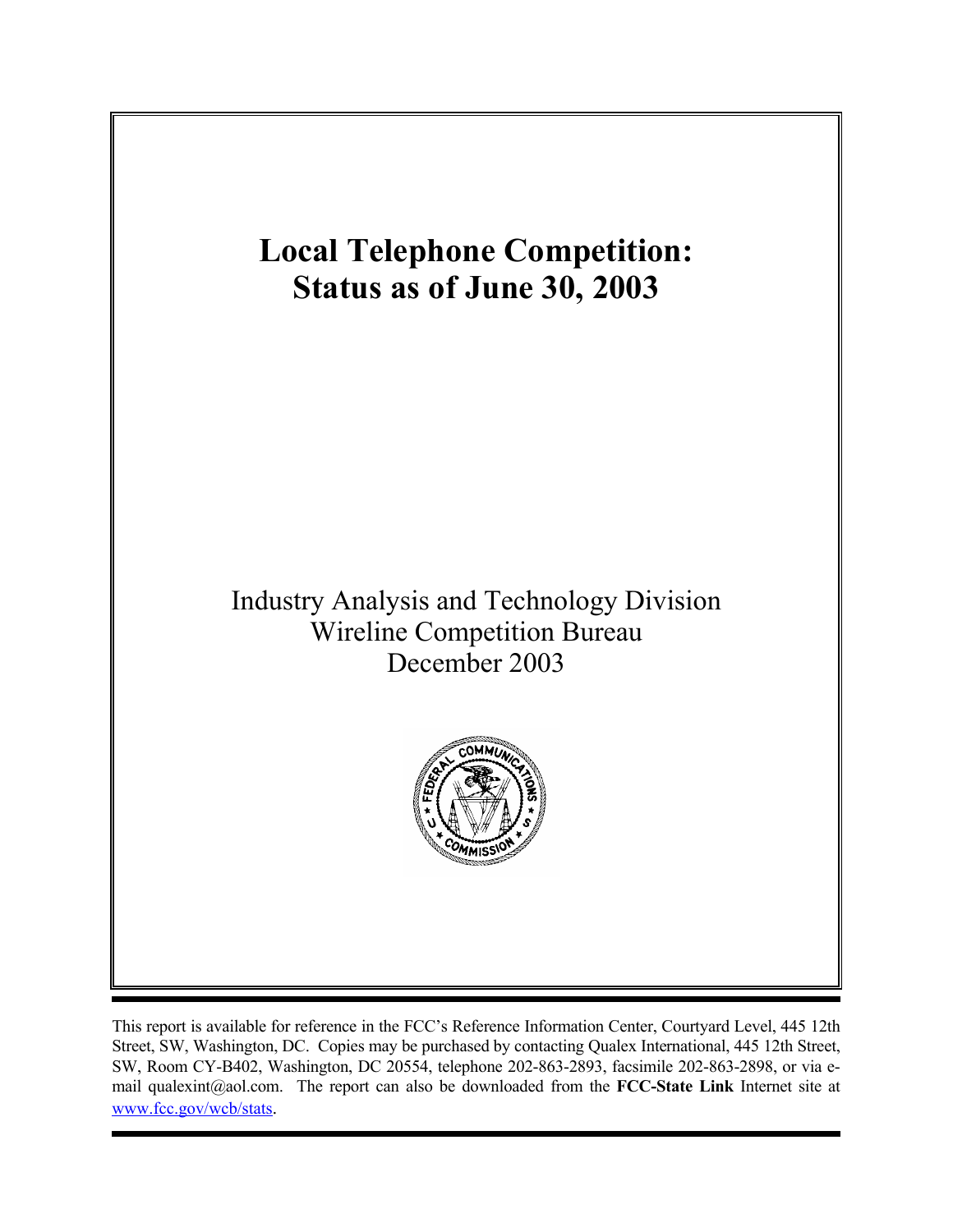# **Local Telephone Competition: Status as of June 30, 2003**

We present here summary statistics of the latest data on local telephone service competition in the United States as reported in the Commission's local competition and broadband data gathering program (FCC Form 477).<sup>1</sup> The summary statistics provide a snapshot of local telephone service competition based on switched access lines in service and state-specific mobile wireless telephone subscribership as of June 30, 2003.<sup>2</sup>

Based on the latest information now available, readers can draw the following broad conclusions:

- Competitive local exchange carriers (CLECs) reported 26.9 million (or 14.7%) of the approximately 182.8 million nationwide end-user switched access lines in service at the end of June 2003, compared to 24.8 million (or 13.2% of nationwide lines) in December 2002.<sup>3</sup> This represents a 9% growth in CLEC market size during the first half of 2003. See Table 1.
- 62% of switched access lines in service to CLEC end-user customers served residential and small business customers, compared to 78% of lines in service to incumbent local exchange carrier (ILEC) end-user customers.<sup>4</sup> See Table 2.

2 Statistical summaries of the earlier Form 477 data collections appeared in previous releases of the *Local Telephone Competition* report, available at www.fcc.gov/wcb/stats.

<sup>3</sup> Total numbers reported by incumbent local exchange carriers (ILECs) filing FCC Form 477 may be slightly understated because smaller carriers are not required to report data. However, as the reporting ILECs account for about 98% of all ILEC lines, the understatement should not be large. (All ILECs, whether or not they normally report to the FCC, provide data on the number of telephone lines served to the National Exchange Carrier Association for use in conjunction with the Commission's universal service mechanism.) We are less certain about the extent to which comparable lines as reported by CLECs are understated as a result of the state-specific reporting threshold, but we expect such understatement to be larger, on a percentage basis, than for ILECs.

 1 *Local Competition and Broadband Reporting*, CC Docket No. 99-301, Report and Order, 15 FCC Rcd 7717 (2000) (*Data Gathering Order*). During this data gathering program, qualifying providers file FCC Form 477 each year on March 1 (reporting data for the preceding December 31) and September 1 (reporting data for June 30 of the same year). Qualification status is determined separately for each state. If a carrier, or its holding company, has at least 10,000 local telephone connections in service in a state, it must file local telephone data for that state. An updated FCC Form 477, and Instructions for that particular form, for each specific round of the data collection may be downloaded from the FCC Forms website at www.fcc.gov/formpage.html. Previously, the Common Carrier Bureau collected information on a voluntary basis. *See Local Competition and Broadband Reporting*, CC Docket No. 99-301, Notice of Proposed Rulemaking, 14 FCC Rcd 18106 (1999).

<sup>&</sup>lt;sup>4</sup> In the local telephone section of FCC Form 477, the switched access lines in service to the carrier's own end-user customers that are reported to be "used for residential and small business service" should be those lines that connect to customer locations for which the reporting carrier bills fewer than four (4) voice-grade equivalent lines used for local exchange service. If this information is not available, the carrier may use tariffs or marketing information to report an estimate that it reasonably expects to be accurate within plus or minus five percentage points of the true number.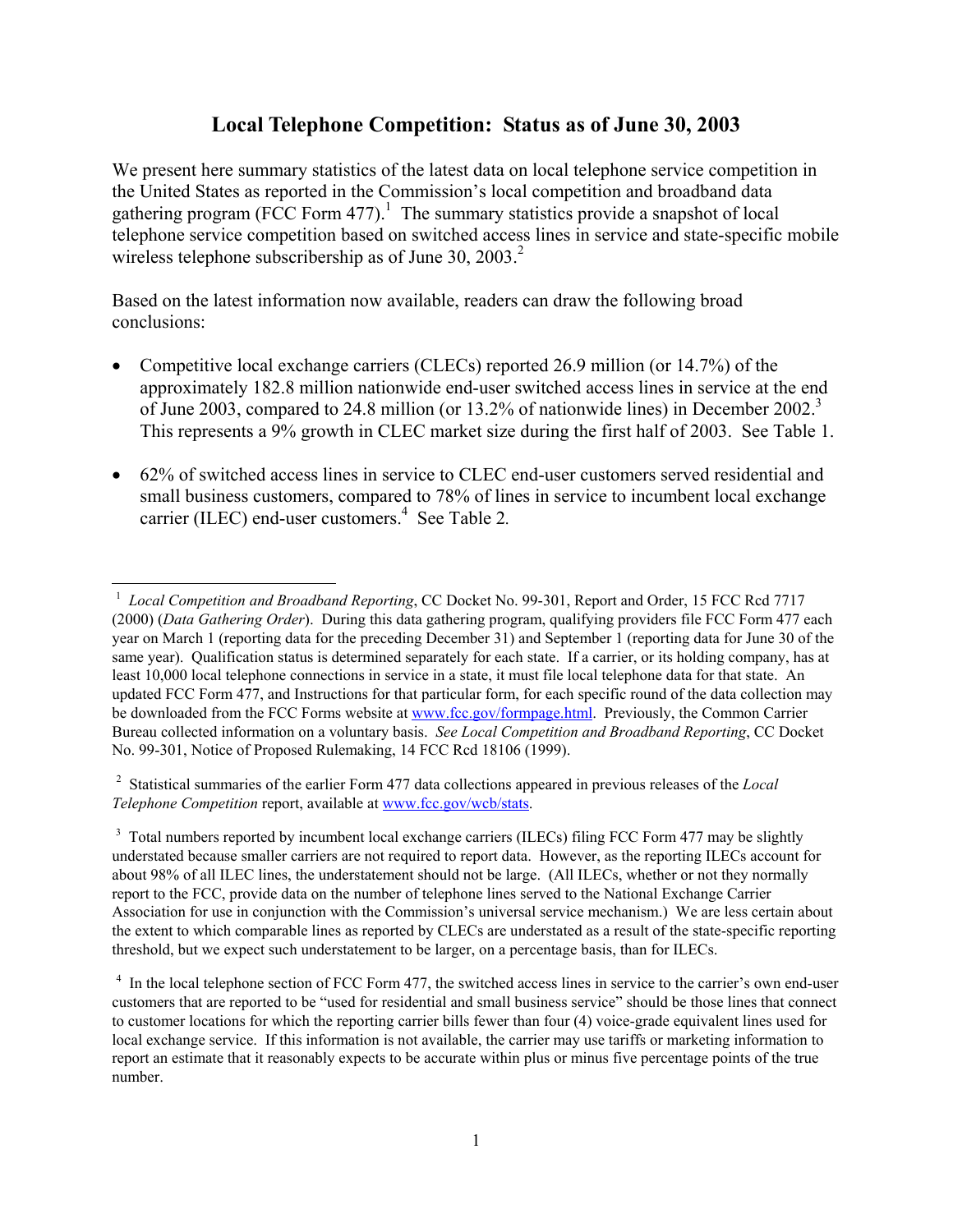- CLECs reported providing about 23% of switched access lines over their own local loop facilities.<sup>5</sup> To serve the remainder, CLECs resold the services of other carriers or used unbundled network element (UNE) loops that they leased from other carriers.  $6$  See Table 3.
- Since December 1999, the percentage of nationwide CLEC switched access lines reported to be provisioned by reselling services has declined steadily, to 18% at the end of June 2003, and the percentage provisioned over UNE loops has grown, to 58%. See Table 3 and, for data reported for individual states, see Table 10.<sup>7</sup>
- ILECs reported providing about 2.2 million switched access lines to unaffiliated carriers on a resale basis at the end of June 2003, down from 2.7 million six months earlier. They reported providing 17.2 million unbundled loops (with or without unbundled switching) to unaffiiated carriers, up from 14.5 million six months earlier. $8$  See Table 4.
- UNE loops provided with ILEC switching (*i.e.*, the so-called UNE-Platform) have increased faster than UNE loops provided without switching.<sup>9</sup> See Table 4.
- Local telephone service by CLECs was provided over 3.0 million coaxial cable connections at the end of June 2003. These cable-telephony lines constituted about 2% of nationwide switched access lines in service and about 11% of such CLEC lines. See Table 5.

 $\overline{\phantom{a}}$ 

<sup>&</sup>lt;sup>5</sup> A reporting carrier should own the "last mile" of wire, cable, or optical fiber that connects to the end-user premises (or have obtained radio spectrum for the equivalent fixed wireless facility) if it reports providing the local telephone line over its own facilities. In general, local exchange and exchange access lines provisioned over facilities (other than dark fiber) and services obtained from another carrier are not the reporting carrier's "own facilities" for purposes of FCC Form 477, irrespective of whether those facilities or services are obtained under interconnection arrangements, under tariff, or by other means. In particular, owning the switch that provides dialtone (and other services) over a UNE loop leased from another carrier does not qualify a line as being provisioned over the reporting carrier's own facilities.

<sup>&</sup>lt;sup>6</sup> From CLECs, FCC Form 477 collects information on the percentage of the CLEC's switched access lines provided over "UNE loops." For purposes of FCC Form 477, this term includes UNE loops leased from an unaffiliated carrier on a stand-alone basis and also UNE loops leased in combination with UNE switching or any other unbundled network element.

<sup>&</sup>lt;sup>7</sup> State-level information for earlier reporting periods is available at www.fcc.gov/wcb/stats.

<sup>&</sup>lt;sup>8</sup> The reported number of UNE loops provided without ILEC switching in Table 4 includes some UNE loops that ILECs supply to DSL-service providers that do not also provide local telephone service. Because no local telephone service is provided by means of such UNE loops, they are not included in the end-user local telephone lines reported by CLECs.

<sup>&</sup>lt;sup>9</sup> "UNE-Platform" is the combination of unbundled loop, switching, and transport elements.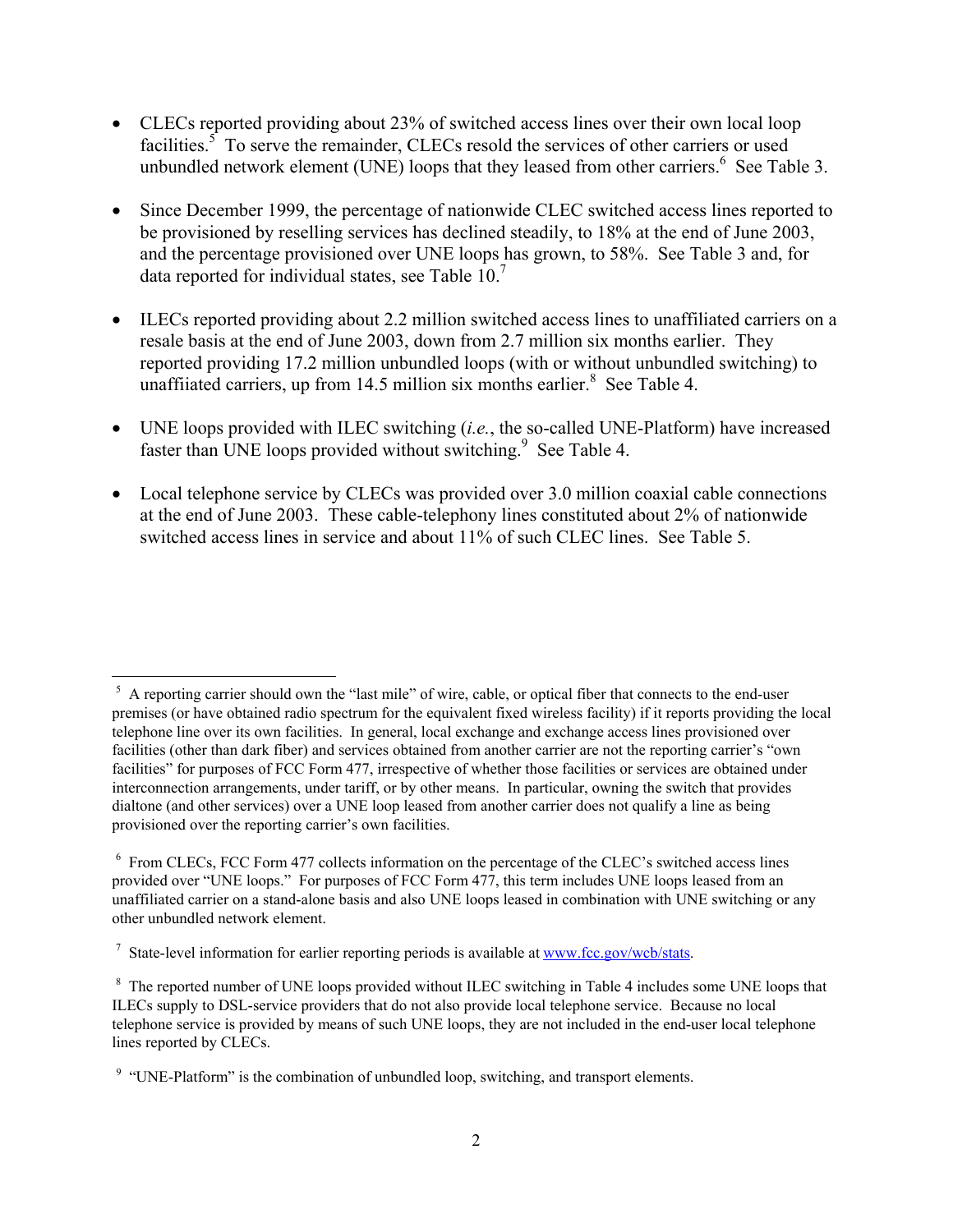- The Commission's data collection program collates information about CLEC local telephone service lines (and the CLEC share of total local telephone service lines) in individual states. Relatively large numbers of CLEC lines are associated with the more populous states.<sup>10</sup> With respect to the calculated CLEC share of switched access lines in service, however, some less populous states, such as Rhode Island, Utah, Nebraska, and New Hampshire, had larger CLEC shares than some more populous states, such as California, Florida, and Ohio, as of June 2003. See Tables  $6 - 9$ <sup>11</sup>
- The percentage of CLEC switched access lines reported to serve residential and small business customers varies among the states, and is most frequently lower than the corresponding ILEC percentage. See Table 11.
- At least one CLEC reported switched access lines in service in all 50 states, the District of Columbia, and Puerto Rico.<sup>12</sup> In 22 states, ten or more CLECs reported serving local telephone service customers. See Table 12.
- The 85 providers of mobile wireless telephone services that reported information served about 147.6 million subscribers at the end of June  $2003$ .<sup>13</sup> About 6% of these subscribers received their service via a reseller of mobile wireless telephone service. See Table 13.
- The Commission's data collection program requires CLECs and ILECs to identify each zip code in which the carrier provides local telephone service to at least one end-user customer.<sup>14</sup> As of June 30, 2003, at least one CLEC was serving customers in 73% of the nation's zip codes. About 95% of United States households resided in these zip codes. Moreover, multiple carriers reported providing local telephone service in the major population centers of the country. See Table 14, Table 15, and the map that follows Table 16.
- In California, Florida, Georgia, New Jersey, New York, and Texas, at least one-quarter of

l

<sup>12</sup> Under section 3(40) of the Communications Act, the term *state* "includes the District of Columbia and the Territories and possessions." 47 U.S.C. § 153(40). We note that carriers that have fewer than 10,000 local telephone lines in service in a state are not required to report those lines on FCC Form 477, but may file the data on a voluntary basis. There were 25 voluntary ILEC filings and 34 voluntary CLEC filings of state-specific data as of June 30, 2003. In the course of our eight data collections to date, the number of voluntary ILEC filings has varied between 7 and 25, and the number of voluntary CLEC filings has varied between 13 and 53.

<sup>13</sup> Facilities-based providers with fewer than 10,000 mobile wireless telephone service subscribers in a state (measured by revenue-generating handsets in service) are not required to report. A facilities-based mobile wireless telephone service provider serves subscribers using spectrum licenses that it has obtained or manages.

<sup>&</sup>lt;sup>10</sup> The largest numbers of CLEC lines are reported for New York, the third most populous state, followed by California and Texas, the first and second most populous states, respectively.

 $11$  CLEC shares appearing in Table 7 are based on CLEC and ILEC lines in Tables 8 and 9.

 $14$  CLECs and ILECs are required to report, for states in which they have at least 10,000 local telephone lines in service, lists of zip codes where they have subscribers. Providers of mobile wireless telephone service do not report zip codes.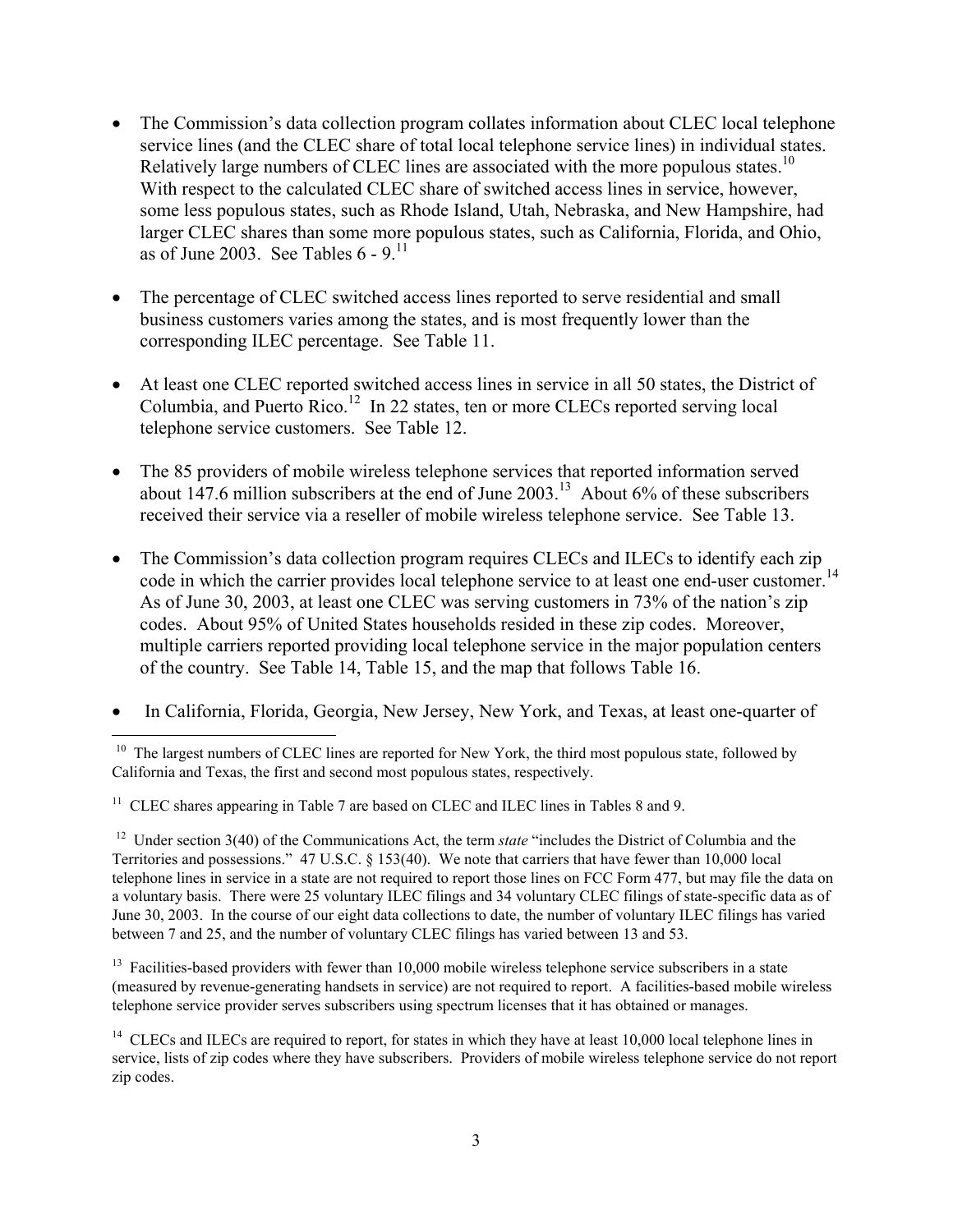zip codes had ten or more reporting CLECs. By contrast, 12% of nationwide zip codes had ten or more reporting CLECs. See Table 16.

As other information from FCC Form 477 becomes available, it will be routinely posted on the Commission's Internet site. We invite users of the information presented in this statistical summary to provide suggestions for improved data collection and analysis by:

- Using the attached customer response form,
- E-mailing comments to James.Eisner@fcc.gov,
- Calling the Industry Analysis and Technology Division of the Wireline Competition Bureau at (202) 418-0940, or
- Participating in any formal proceedings undertaken by the Commission to solicit comments for improvement of FCC Form 477.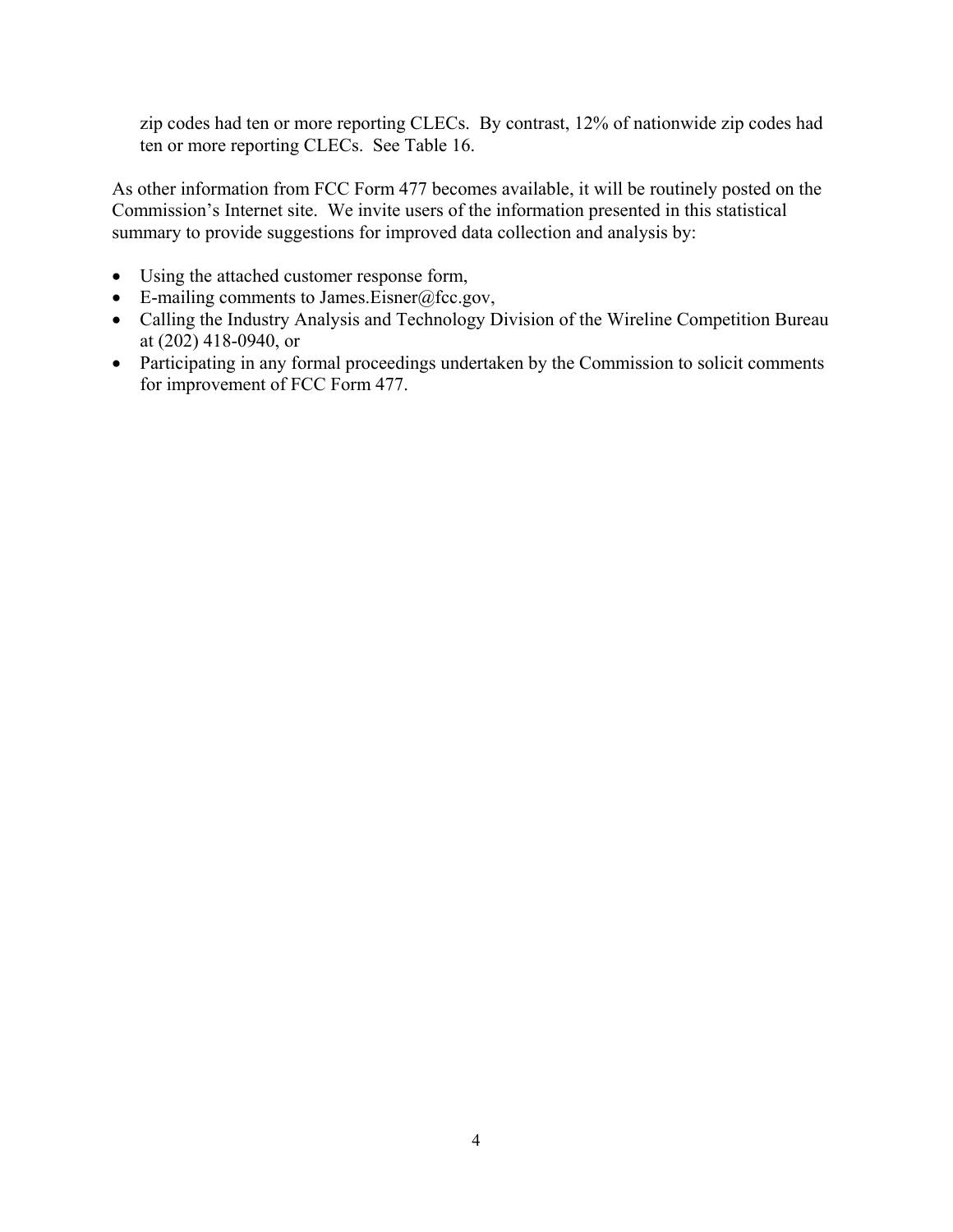| Date          | <b>ILEC</b> Lines | <b>CLEC</b> Lines | <b>Total</b>  | <b>CLEC</b> Share |
|---------------|-------------------|-------------------|---------------|-------------------|
| December 1999 | 181,307,695       | 8,194,243         | 189,501,938   | 4.3 $%$           |
| June 2000     | 179,761,930       | 11,557,381        | 191,319,311   | 6.0               |
| December 2000 | 177,641,529       | 14,871,409        | 192,555,081   | 7.7               |
| June 2001     | 174,861,248       | 17,274,727        | 191,760,433   | 9.0               |
| December 2001 | 172,043,582       | 19,653,441        | 191,697,023   | 10.3              |
| June 2002     | 167,472,318       | 21,644,928        | 189, 117, 246 | 11.4              |
| December 2002 | 162,742,937       | 24,780,979        | 187,523,916   | 13.2              |
| June 2003     | 155,922,118       | 26,890,594        | 182,812,712   | 14.7              |

**Table 1 End-User Switched Access Lines Reported**

**Table 2 End-User Switched Access Lines by Customer Type**

|                  |                                                  | <b>Reporting ILECs</b> |                                             | <b>Reporting CLECs</b>                           |            |                                             |  |  |
|------------------|--------------------------------------------------|------------------------|---------------------------------------------|--------------------------------------------------|------------|---------------------------------------------|--|--|
| Date             | <b>Residential</b><br>& Small<br><b>Business</b> | Other $1$              | % Residential<br>& Small<br><b>Business</b> | <b>Residential</b><br>& Small<br><b>Business</b> | Other $1$  | % Residential<br>& Small<br><b>Business</b> |  |  |
| December 1999    | 139,758,434                                      | 41,549,261             | 77.1 %                                      | 3,368,702                                        | 4,825,541  | 41.1 $%$                                    |  |  |
| <b>June 2000</b> | 140,635,199                                      | 39,126,731             | 78.2                                        | 4,579,501                                        | 6,977,880  | 39.6                                        |  |  |
| December 2000    | 138,872,415                                      | 38,769,114             | 78.2                                        | 6,620,471                                        | 8,250,938  | 44.5                                        |  |  |
| June 2001        | 134,618,062                                      | 40,243,186             | 77.0                                        | 7,793,071                                        | 9,481,656  | 45.1                                        |  |  |
| December 2001    | 133,421,570                                      | 38,622,012             | 77.6                                        | 9,489,049                                        | 10,164,392 | 48.3                                        |  |  |
| June 2002        | 131,051,178                                      | 36,421,140             | 78.3                                        | 11,080,676                                       | 10,564,252 | 51.2                                        |  |  |
| December 2002    | 127,008,159                                      | 35,734,778             | 78.0                                        | 14,525,783                                       | 10,255,196 | 58.6                                        |  |  |
| June 2003        | 122,025,182                                      | 33,896,936             | 78.3                                        | 16,675,810                                       | 10,214,784 | 62.0                                        |  |  |

Note: Some previously published data for December 2002 have been revised.

 $1$  Medium and large business, institutional, and government customers.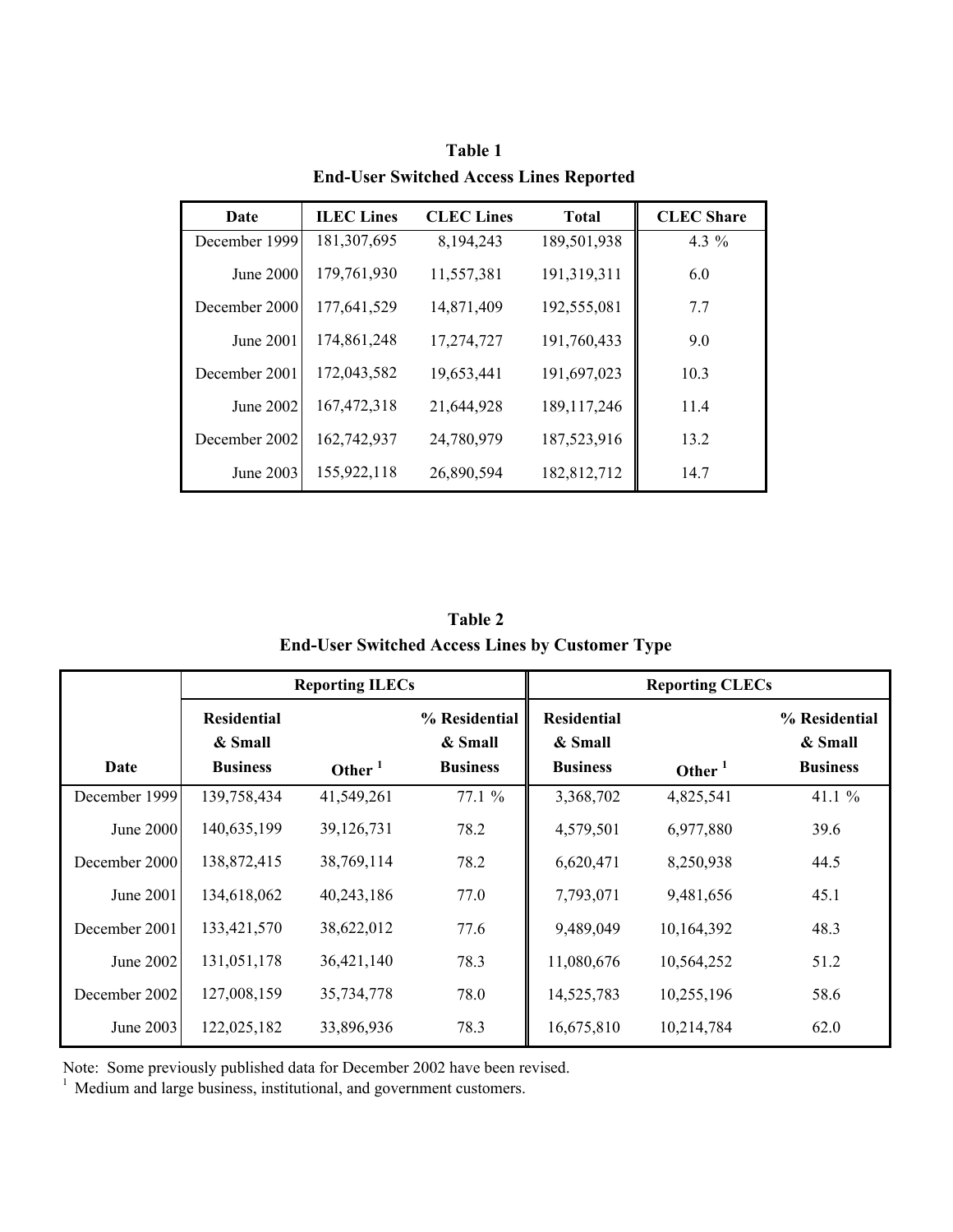|          |                                  |                                        |                        | <b>Acquired From Other Carriers</b> | <b>CLEC-Owned</b> |         |           |         |  |
|----------|----------------------------------|----------------------------------------|------------------------|-------------------------------------|-------------------|---------|-----------|---------|--|
| Date     | <b>CLECs</b><br><b>Reporting</b> | <b>Total End-</b><br><b>User Lines</b> | <b>Resold</b><br>Lines | Percent                             | UNEs <sup>1</sup> | Percent | Lines $2$ | Percent |  |
| Dec 1999 | 81                               | 8,194                                  | 3,513                  | 42.9 %                              | 1,959             | 23.9 %  | 2,723     | 33.2 %  |  |
| Jun 2000 | 78                               | 11,557                                 | 4,315                  | 37.3                                | 3,201             | 27.7    | 4,042     | 35.0    |  |
| Dec 2000 | 89                               | 14,871                                 | 4,114                  | 27.7                                | 5,540             | 37.3    | 5,217     | 35.1    |  |
| Jun 2001 | 91                               | 17,275                                 | 3,919                  | 22.7                                | 7,580             | 43.9    | 5,776     | 33.4    |  |
| Dec 2001 | 94                               | 19,653                                 | 4,250                  | 21.6                                | 9,332             | 47.5    | 6,072     | 30.9    |  |
| Jun 2002 | 96                               | 21,645                                 | 4,478                  | 20.7                                | 10,930            | 50.5    | 6,236     | 28.8    |  |
| Dec 2002 | 112                              | 24,781                                 | 4,677                  | 18.9                                | 13,709            | 55.3    | 6,396     | 25.8    |  |
| Jun 2003 | 125                              | 26,891                                 | 4,887                  | 18.2                                | 15,728            | 58.5    | 6,276     | 23.3    |  |

### **Table 3 Reporting Competitive Local Exchange Carriers (End-User Switched Access Lines in Thousands)**

Notes: Figures may not add to totals due to rounding. Some previously published data for December 2002 have been revised. <sup>1</sup> Includes unbundled network element (UNE) loops leased from an unaffiliated carrier on a stand-alone basis and also UNE loops

leased in combination with UNE switching or any other unbundled network element.

<sup>2</sup> Lines provided over CLEC-owned "last-mile" facilities.

|                   |                                  |                       |                   |                        | <b>Provided to Other Carriers</b> |                               |                             |                                          |                                  |  |
|-------------------|----------------------------------|-----------------------|-------------------|------------------------|-----------------------------------|-------------------------------|-----------------------------|------------------------------------------|----------------------------------|--|
| Date <sup>1</sup> | <b>ILECs</b><br><b>Reporting</b> | <b>Total</b><br>Lines | End-User<br>Lines | <b>Resold</b><br>Lines | <b>UNEs</b> without<br>Switching  | <b>UNEs</b> with<br>Switching | <b>Total</b><br><b>UNEs</b> | <b>Total UNEs</b><br>and Resold<br>Lines | Percent of<br><b>Total Lines</b> |  |
| Dec 1997          | 9                                | 159,008               | 157,132           | 1,743                  |                                   |                               | 133                         | 1,876                                    | $1.2\%$                          |  |
| Jun 1998          | 8                                | 161,810               | 159,118           | 2,448                  |                                   |                               | 244                         | 2,692                                    | 1.7                              |  |
| Dec 1998          | 7                                | 164,614               | 161,191           | 3,062                  |                                   |                               | 361                         | 3,423                                    | 2.1                              |  |
| Jun 1999          | 7                                | 167,177               | 162,909           | 3,583                  |                                   |                               | 685                         | 4,268                                    | 2.6                              |  |
| Dec 1999          | 168                              | 187,294               | 181,308           | 4,494                  | 1,004                             | 489                           | 1,493                       | 5,987                                    | 3.2                              |  |
| Jun 2000          | 159                              | 188,171               | 179,762           | 5,098                  | 1,696                             | 1,616                         | 3,312                       | 8,409                                    | 4.5                              |  |
| Dec 2000          | 166                              | 188,346               | 177,684           | 5,388                  | 2,436                             | 2,838                         | 5,274                       | 10,662                                   | 5.7                              |  |
| Jun 2001          | 156                              | 186,825               | 174,486           | 4,417                  | 3,161                             | 4,761                         | 7,922                       | 12,340                                   | 6.6                              |  |
| Dec 2001          | 164                              | 185,517               | 172,044           | 4,014                  | 3,679                             | 5,781                         | 9,460                       | 13,474                                   | 7.3                              |  |
| Jun 2002          | 166                              | 182,487               | 167,472           | 3,475                  | 4,061                             | 7,478                         | 11,540                      | 15,015                                   | 8.2                              |  |
| Dec 2002          | 174                              | 179,971               | 162,743           | 2,744                  | 4,259                             | 10,225                        | 14,484                      | 17,228                                   | 9.6                              |  |
| Jun 2003          | 181                              | 175,386               | 155,922           | 2,233                  | 4,205                             | 13,026                        | 17,231                      | 19,464                                   | 11.1                             |  |

#### **Reporting Incumbent Local Exchange Carriers (End-User Switched Access Lines in Thousands) Table 4**

Notes: Figures may not add to totals due to rounding.

<sup>1</sup> Data for December 1997 through June 1999 are from Common Carrier Bureau voluntary surveys. Starting with December 1999, data are from FCC Form 477 filings.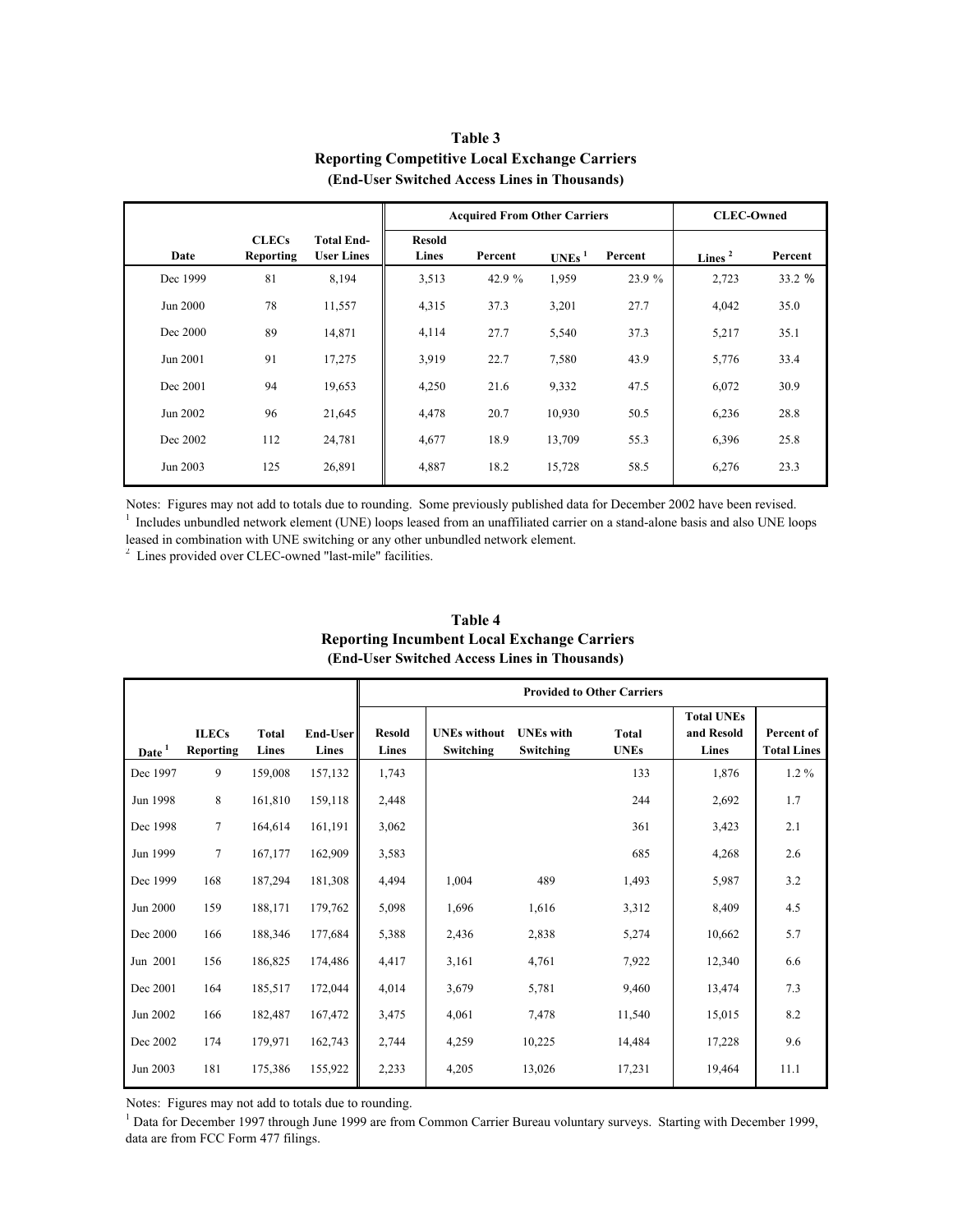# **Table 5 Competitive Local Exchange Carrier Lines by Type of Technology (End-User Switched Access Lines in Thousands)**

|               |                      | <b>Other</b>        |              | <b>Percent Coaxial</b> |
|---------------|----------------------|---------------------|--------------|------------------------|
|               | <b>Coaxial Cable</b> | <b>Technologies</b> | <b>Total</b> | Cable                  |
| December 2000 | 1,125                | 13,746              | 14,871       | $7.6\%$                |
| June 2001     | 1,876                | 15,399              | 17,275       | 10.9                   |
| December 2001 | 2,246                | 17,408              | 19,653       | 11.4                   |
| June 2002     | 2,597                | 19,048              | 21,645       | 12.0                   |
| December 2002 | 2,988                | 21,793              | 24,781       | 12.1                   |
| June 2003     | 3,028                | 23,863              | 26,891       | 11.3                   |

Note: Figures may not add up to totals due to rounding. Some previously published data have been revised.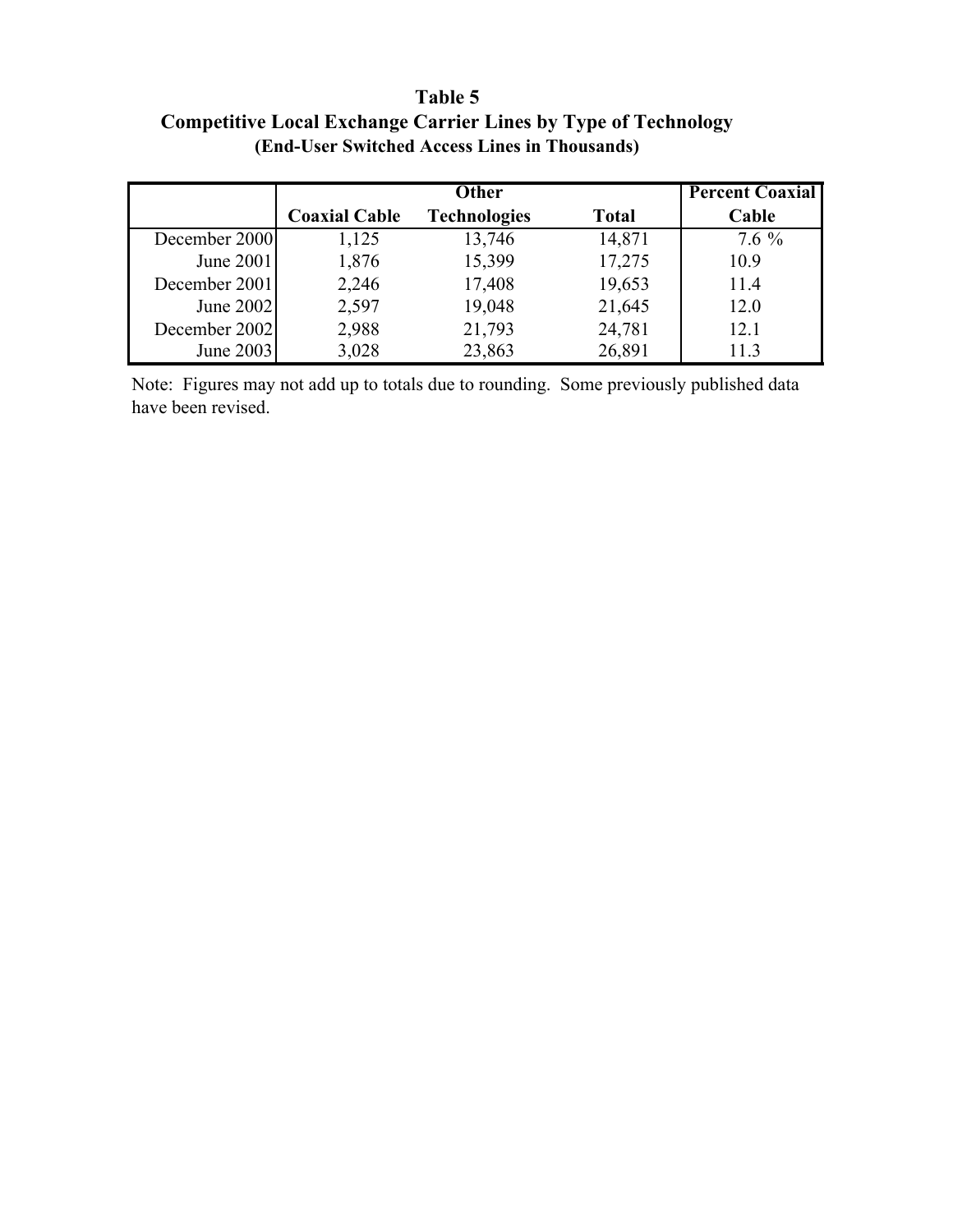**Table 6 End-User Switched Access Lines Served by Reporting Local Exchange Carriers (As of June 30, 2003)**

| <b>State</b>         | <b>ILECs</b> | <b>CLECs</b>     | <b>Total</b> | <b>CLEC</b> Share       |
|----------------------|--------------|------------------|--------------|-------------------------|
| Alabama              | 2,183,237    | 234,330          | 2,417,567    | 10 %                    |
| Alaska               | 430,339      | $\ast$           |              | $\ast$                  |
| Arizona              | 2,700,186    | 519,128          | 3,219,314    | 16                      |
| Arkansas             | 1,220,542    | *                |              | $\ast$                  |
| California           | 20,645,363   | 3,046,959        | 23,692,322   | 13                      |
| Colorado             | 2,557,814    | 495,007          | 3,052,821    | 16                      |
| Connecticut          | 2,215,546    | 234,372          | 2,449,918    | $10\,$                  |
| Delaware             | 503,681      | 53,473           | 557,154      | $10\,$                  |
| District of Columbia | 772,587      | 174,584          | 947,171      | 18                      |
| Florida              | 10,133,865   | 1,537,632        | 11,671,497   | 13                      |
| Georgia              | 4,308,760    | 827,841          | 5,136,601    | 16                      |
| Hawaii               | 707,634      | $\ast$           |              | $\ast$                  |
| Idaho                | 687,342      | 33,864           | 721,206      | 5                       |
| Illinois             | 6,741,172    | 1,616,765        | 8,357,937    | 19                      |
| Indiana              | 3,327,235    | 348,159          | 3,675,394    | 9                       |
| Iowa                 | 1,296,148    | 195,860          | 1,492,008    | 13                      |
| Kansas               | 1,186,953    | 318,862          | 1,505,815    | 21                      |
| Kentucky             | 2,024,894    | 97,288           | 2,122,182    | 5                       |
| Louisiana            | 2,251,091    | 212,363          | 2,463,454    | 9                       |
| Maine                | 721,077      | 70,275           | 791,352      | 9                       |
| Maryland             | 3,250,282    | 379,961          | 3,630,243    | 10                      |
| Massachusetts        | 3,561,688    | 846,276          | 4,407,964    | 19                      |
| Michigan             | 4,819,294    | 1,384,973        | 6,204,267    | 22                      |
| Minnesota            | 2,572,413    | 534,965          | 3,107,378    | 17                      |
| Mississippi          | 1,235,339    | 93,912           | 1,329,251    | 7                       |
| Missouri             | 3,067,732    | 334,319          | 3,402,051    | 10                      |
| Montana              | 500,865      | 17,473           | 518,338      | $\overline{\mathbf{3}}$ |
| Nebraska             | 775,829      | 190,754          | 966,583      | $20\,$                  |
| Nevada               | 1,304,641    | 132,684          | 1,437,325    | 9                       |
| New Hampshire        | 692,777      | 136,510          | 829,287      | 16                      |
| New Jersey           | 5,389,747    | 1,009,996        | 6,399,743    | 16                      |
| New Mexico           | 940,232      | $\ast$           |              | $\ast$                  |
| New York             | 9,019,394    | 3,478,918        | 12,498,312   | 28                      |
| North Carolina       | 4,682,253    | 443,600          | 5,125,853    | 9                       |
| North Dakota         | 280,507      |                  |              | $\ast$                  |
| Ohio                 | 6,131,768    | 754,020          | 6,885,788    | 11                      |
| Oklahoma             | 1,679,984    | 217,854          | 1,897,838    | $11\,$                  |
| Oregon               | 1,871,970    | 167,965          | 2,039,935    | $\,$ 8 $\,$             |
| Pennsylvania         | 6,848,086    | 1,413,458        | 8,261,544    | 17                      |
| Puerto Rico          | 1,212,779    | *                |              | $\ast$                  |
| Rhode Island         | 491,682      | 167,714          | 659,396      | 25                      |
| South Carolina       | 2,143,712    | 192,934          | 2,336,646    | 8                       |
| South Dakota         | 296,879      | 49,243           | 346,122      | 14                      |
| Tennessee            | 3,042,739    | 346,060          | 3,388,799    | 10                      |
| Texas                | 10,451,045   | 2,266,028        | 12,717,073   | 18                      |
| Utah                 | 1,019,089    | 235,170          | 1,254,259    | 19                      |
| Vermont              | 372,238      |                  |              | $\ast$                  |
| Virgin Islands       | 71,132       | $\boldsymbol{0}$ | 71,132       | $\boldsymbol{0}$        |
| Virginia             | 4,021,042    | 738,479          | 4,759,521    | 16                      |
| Washington           | 3,452,669    | 386,104          | 3,838,773    | 10                      |
| West Virginia        | 911,882      | *                |              | $\ast$                  |
| Wisconsin            | 2,953,647    | 526,343          | 3,479,990    | 15                      |
| Wyoming              | 241,316      | *                | *            | $\ast$                  |
|                      |              |                  |              |                         |
| Nationwide           | 155,922,118  | 26,890,594       | 182,812,712  | 15 %                    |

Note: Carriers with under 10,000 lines in a state were not required to report.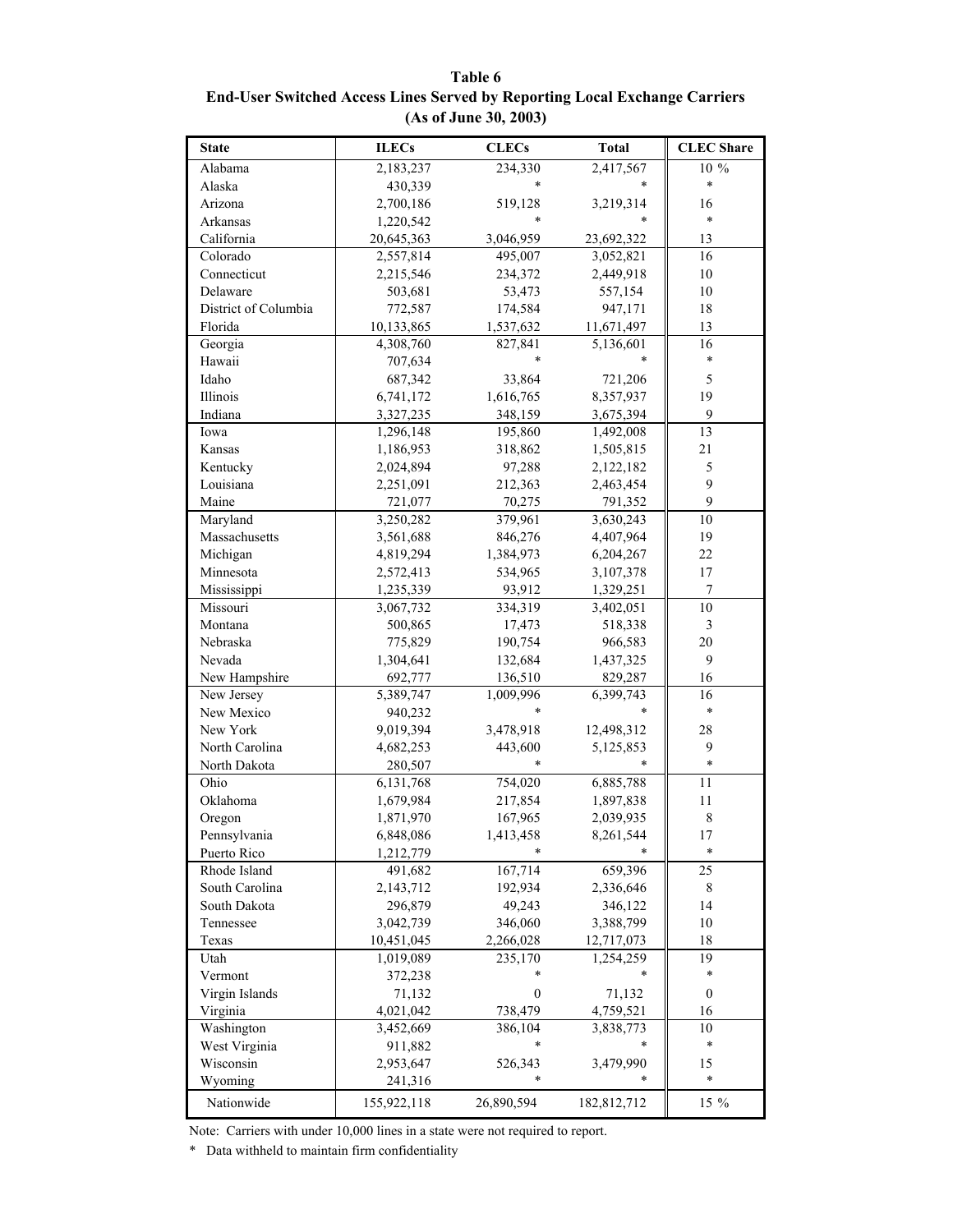| Table 7                                                                           |  |
|-----------------------------------------------------------------------------------|--|
| <b>Competitive Local Exchange Carrier Share of End-User Switched Access Lines</b> |  |

| <b>State</b>         | Dec 1999                 | <b>Jun 2000</b>         | <b>Dec 2000</b>  | <b>Jun 2001</b>         | <b>Dec 2001</b>  | <b>Jun 2002</b>  | Dec 2002         | <b>Jun 2003</b> |
|----------------------|--------------------------|-------------------------|------------------|-------------------------|------------------|------------------|------------------|-----------------|
| Alabama              | $5\%$                    | $3\%$                   | $4\%$            | $5\%$                   | $5\%$            | $5\%$            | $8\%$            | 10 %            |
| Alaska               | $\ast$                   | $\ast$                  | $\ast$           | $\ast$                  | $\ast$           | $\ast$           | $\ast$           | $\ast$          |
| Arizona              | $\ast$                   | 5                       | 5                | 7                       | 9                | 11               | 12               | 16              |
| Arkansas             | *                        | $\ast$                  | $\ast$           | $\ast$                  | $\ast$           | $\ast$           | 10               | $\ast$          |
| California           | 4                        | 5                       | 6                | 7                       | 8                | 9                | 11               | 13              |
| Colorado             | 5                        | $\overline{7}$          | 9                | 10                      | 13               | 14               | 15               | 16              |
| Connecticut          | 3                        | 5                       | 6                | 7                       | 7                | 9                | 9                | 10              |
| Delaware             | $\ast$                   | $\ast$                  | $\ast$           | $\boldsymbol{0}$        | $\boldsymbol{0}$ | $\ast$           | $\ast$           | 10              |
| District of Columbia | 7                        | 7                       | 9                | 12                      | 13               | 16               | 16               | 18              |
| Florida              | 6                        | 6                       | 6                | $\tau$                  | 7                | 9                | 13               | 13              |
| Georgia              | 5                        | $\overline{6}$          | $\overline{8}$   | $\overline{10}$         | 11               | 13               | $\overline{15}$  | $\overline{16}$ |
| Hawaii               | $\ast$                   | $\ast$                  | $\boldsymbol{0}$ | $\ast$                  | $\ast$           | $\ast$           | $\ast$           | $\ast$          |
| Idaho                | $\boldsymbol{0}$         | $\boldsymbol{0}$        | $\ast$           | $\ast$                  | $\ast$           | $\ast$           | $\ast$           | 5               |
| Illinois             | 5                        | $\overline{7}$          | 9                | 13                      | 15               | 17               | 19               | 19              |
| Indiana              | 3                        | 4                       | 5                | $\sqrt{5}$              | 5                | 7                | 8                | 9               |
| Iowa                 | $\ast$                   | 9                       | 11               | 11                      | $\overline{12}$  | $\overline{12}$  | $\overline{13}$  | $\overline{13}$ |
| Kansas               | $\ast$                   | 5                       | 7                | 8                       | 9                | 12               | 17               | 21              |
| Kentucky             | $\overline{c}$           | $\ast$                  | 3                | $\ast$                  | $\ast$           | $\ast$           | 4                | 5               |
| Louisiana            | 3                        | 2                       | 3                | 4                       | 4                | 5                | $\overline{7}$   | 9               |
| Maine                | $\ast$                   | $\ast$                  | $\ast$           | $\ast$                  | $\ast$           | $\ast$           | $\ast$           | 9               |
| Maryland             | $\overline{2}$           | $\overline{\mathbf{3}}$ | $\overline{4}$   | 6                       | $\overline{4}$   | 6                | $\overline{8}$   | $\overline{10}$ |
| Massachusetts        | 6                        | 8                       | 11               | 12                      | 15               | 16               | 17               | 19              |
| Michigan             | 3                        | 5                       | 6                | 9                       | 13               | 18               | 21               | $22\,$          |
| Minnesota            | 6                        | $\boldsymbol{7}$        | 9                | 11                      | 13               | 14               | 17               | 17              |
| Mississippi          | 4                        | $\ast$                  | $\overline{4}$   | $\overline{4}$          | 3                | $\overline{c}$   | 6                | 7               |
| Missouri             | 3                        | 5                       | 6                | 6                       | $\overline{7}$   | 8                | 10               | $10\,$          |
| Montana              | $\ast$                   | $\ast$                  | $\ast$           | $\ast$                  | $\ast$           | $\ast$           | $\ast$           | 3               |
| Nebraska             | $\ast$                   | $\ast$                  | $\ast$           | $\ast$                  | 12               | 16               | 18               | 20              |
| Nevada               | $\ast$                   | $\ast$                  | $\ast$           | 10                      | $\ast$           | $\ast$           | 11               | 9               |
| New Hampshire        | $\ast$                   | *                       | 6                | 8                       | 10               | 13               | 15               | 16              |
| New Jersey           | $\ast$                   | $\overline{4}$          | 5                | $\overline{\mathbf{4}}$ | 5                | 6                | 11               | 16              |
| New Mexico           | $\ast$                   | $\ast$                  | $\ast$           | $\ast$                  | $\ast$           | $\ast$           | $\ast$           | $\ast$          |
| New York             | 9                        | 16                      | 20               | 23                      | 25               | 25               | 25               | 28              |
| North Carolina       | 3                        | 4                       | 4                | 6                       | 6                | 6                | 8                | 9               |
| North Dakota         | $\ast$                   | $\ast$                  | $\ast$           | $\ast$                  | $\ast$           | $\ast$           | $\ast$           | $\ast$          |
| Ohio                 | $\overline{\mathcal{L}}$ | 4                       | $\overline{4}$   | $\overline{4}$          | 5                | $\tau$           | 9                | 11              |
| Oklahoma             | $\ast$                   | $\ast$                  | 5                | 6                       | $\,$ 8 $\,$      | $10\,$           | 11               | 11              |
| Oregon               | 2                        | 3                       | 4                | 5                       | $\boldsymbol{7}$ | 7                | 9                | 8               |
| Pennsylvania         | 5                        | 8                       | 10               | 13                      | 14               | 15               | 16               | 17              |
| Puerto Rico          | $\boldsymbol{0}$         | $\ast$                  | $\ast$           | $\ast$                  | $\ast$           | $\ast$           | $\ast$           | $\ast$          |
| Rhode Island         | $\ast$                   | $\ast$                  | $\ast$           | 10                      | 16               | $18\,$           | $\overline{22}$  | $\overline{25}$ |
| South Carolina       | $\ast$                   | $\ast$                  | 4                | 4                       | $\mathfrak{Z}$   | 5                | 7                | 8               |
| South Dakota         | *                        | $\ast$                  | $\ast$           | $\ast$                  | $\ast$           | $\ast$           | $\ast$           | 14              |
| Tennessee            | 4                        | 6                       | 6                | 8                       | 8                | 7                | 9                | $10\,$          |
| Texas                | 4                        | $\overline{7}$          | 13               | 14                      | 16               | 16               | 17               | 18              |
| Utah                 | $\overline{\mathbf{3}}$  | 6                       | 10               | 11                      | 13               | 13               | 15               | $\overline{19}$ |
| Vermont              | $\ast$                   | $\ast$                  | $\ast$           | $\ast$                  | $\ast$           | $\ast$           | $\ast$           | $\ast$          |
| Virgin Islands       | $\boldsymbol{0}$         | $\boldsymbol{0}$        | $\boldsymbol{0}$ | $\boldsymbol{0}$        | $\boldsymbol{0}$ | $\boldsymbol{0}$ | $\boldsymbol{0}$ | $\theta$        |
| Virginia             | $\overline{c}$           | 5                       | 7                | 9                       | 11               | 12               | 13               | 16              |
| Washington           | $\overline{4}$           | 5                       | 6                | 6                       | 8                | 9                | $\overline{10}$  | $\overline{10}$ |
| West Virginia        | $\ast$                   | $\ast$                  | $\ast$           | $\ast$                  | $\ast$           | $\ast$           | $\ast$           | $\ast$          |
| Wisconsin            | 5                        | 7                       | 8                | 9                       | $11\,$           | 12               | 13               | 15              |
| Wyoming              | $\ast$                   | $\ast$                  | $\ast$           | $\ast$                  | $\ast$           | $\ast$           | $\ast$           | $\ast$          |
|                      |                          |                         |                  |                         |                  |                  |                  |                 |
| Nationwide           | $4\%$                    | $6\%$                   | $8 \ \%$         | $9\%$                   | $10\ \%$         | $11 \ \%$        | 13 %             | 15 %            |

Notes: Carriers with under 10,000 lines in a state were not required to report.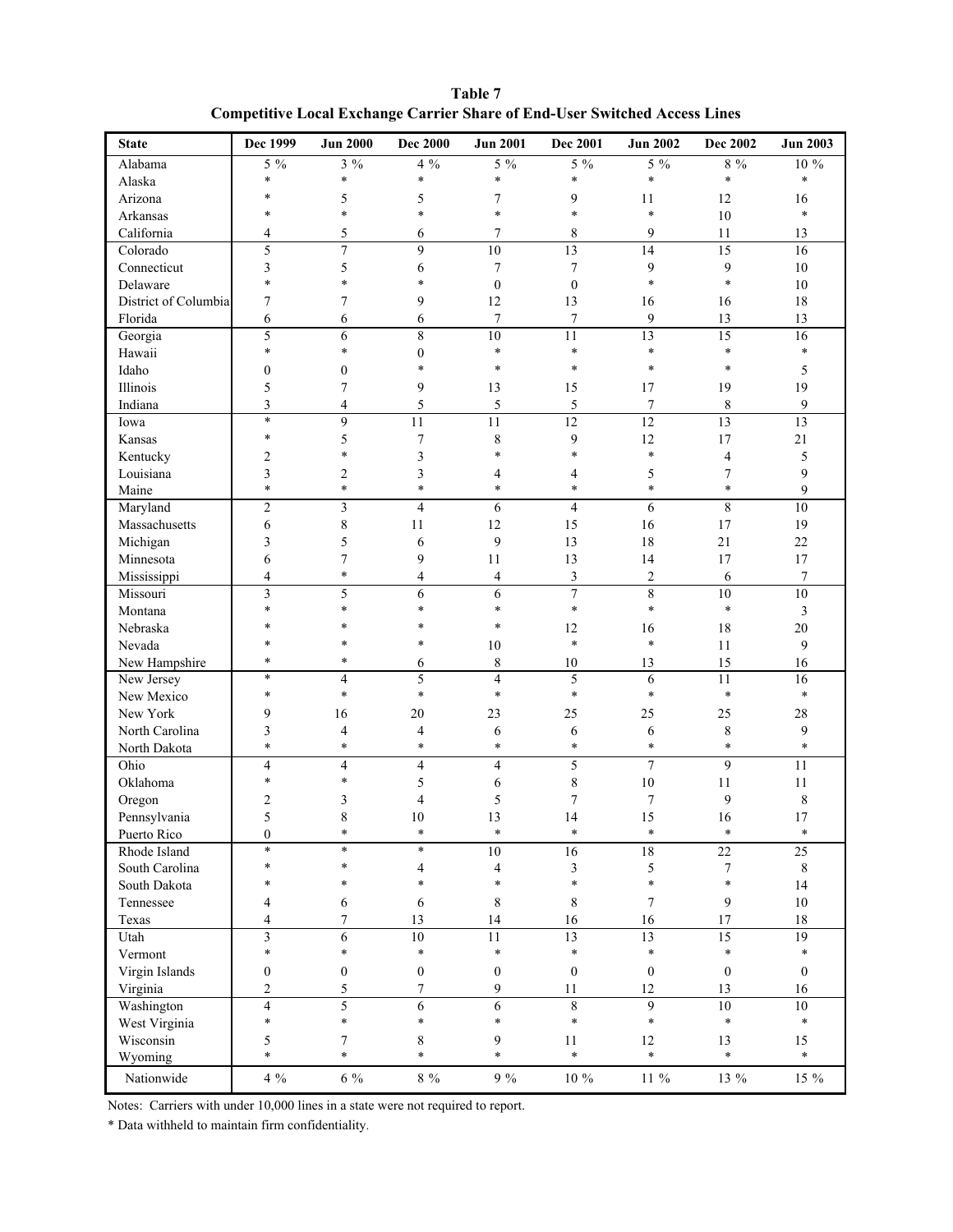| Table 8                                                                                       |
|-----------------------------------------------------------------------------------------------|
| <b>End-User Switched Access Lines Served by Reporting Competitive Local Exchange Carriers</b> |

|                      | Dec 1999         | Jun 2000         | Dec 2000         | Jun 2001         | Dec 2001         | Jun 2002   | Dec 2002   | Jun 2003   |
|----------------------|------------------|------------------|------------------|------------------|------------------|------------|------------|------------|
| Alabama              | 131,357          | 78,525           | 104,933          | 121,059          | 117,159          | 118,721    | 187,320    | 234,330    |
| Alaska               | $\ast$           | $\ast$           | $\ast$           | $\ast$           | $\ast$           | $\ast$     | $\ast$     |            |
| Arizona              |                  | 155,657          | 165,597          | 231,777          | 310,517          | 354,592    | 400,080    | 519,128    |
| Arkansas             |                  | $\ast$           | $\ast$           | $\ast$           | *                | $\ast$     | 144,411    |            |
| California           | 1,027,200        | 1,317,414        | 1,498,146        | 1,668,232        | 2,003,404        | 2,158,878  | 2,705,851  | 3,046,959  |
| Colorado             | 141,135          | 204,608          | 286,955          | 325,983          | 391,257          | 434,125    | 482,014    | 495,007    |
| Connecticut          | 86,385           | 136,086          | 154,349          | 164,379          | 187,450          | 222,815    | 236,462    | 234,372    |
| Delaware             | $\ast$           | $\ast$           | $\ast$           | $\boldsymbol{0}$ | $\boldsymbol{0}$ | $\ast$     | $\ast$     | 53,473     |
| District of Columbia | 77,865           | 72,696           | 94,850           | 124,630          | 126,461          | 161,114    | 160,174    | 174,584    |
| Florida              | 681,382          | 670,714          | 718,157          | 864,892          | 866,809          | 1,035,417  | 1,495,132  | 1,537,632  |
| Georgia              | 254,672          | 327,881          | 462,392          | 515,730          | 600,087          | 704,651    | 780,970    | 827,841    |
| Hawaii               |                  |                  | $\boldsymbol{0}$ |                  |                  |            |            |            |
| Idaho                | $\theta$         | $\mathbf{0}$     | $\ast$           | $\ast$           |                  |            |            | 33,864     |
| Illinois             | 443,936          | 590,208          | 803,492          | 1,113,112        | 1,341,060        | 1,468,057  | 1,602,482  | 1,616,765  |
| Indiana              | 96,091           | 156,280          | 191,921          | 180,221          | 205,845          | 252,722    | 284,532    | 348,159    |
| Iowa                 | $\ast$           | 140,706          | 164,069          | 164,637          | 186,254          | 190,869    | 201,176    | 195,860    |
| Kansas               | *                | 84,823           | 106,686          | 121,294          | 145,659          | 176,322    | 258,312    | 318,862    |
| Kentucky             | 45,522           | *                | 56,392           | $\ast$           | *                | $\ast$     | 92,483     | 97,288     |
| Louisiana            | 71,206           | 57,617           | 69,437           | 108,820          | 93,107           | 115,220    | 188,652    | 212,363    |
| Maine                | $\ast$           | $\ast$           | $\ast$           | $\ast$           | *                | $\ast$     | $\ast$     | 70,275     |
| Maryland             | 79,173           | 131,272          | 160,126          | 211,499          | 158,999          | 232,793    | 285,416    | 379,961    |
| Massachusetts        | 277,476          | 384,548          | 509,731          | 576,442          | 669,209          | 736,932    | 750,473    | 846,276    |
| Michigan             | 208,980          | 349,703          | 366,305          | 583,653          | 865,182          | 1,211,379  | 1,362,217  | 1,384,973  |
| Minnesota            | 202,675          | 230,789          | 287,660          | 353,245          | 394,310          | 443,739    | 572,708    | 534,965    |
| Mississippi          | 57,914           | *                | 63,515           | 51,496           | 43,578           | 22,966     | 74,410     | 93,912     |
| Missouri             | 113,347          | 178,377          | 203,537          | 224,442          | 262,947          | 279,342    | 336,895    | 334,319    |
| Montana              |                  |                  |                  | $\ast$           | *                | $\ast$     | $\ast$     | 17,473     |
| Nebraska             |                  |                  | $\ast$           | $\ast$           | 144,229          | 159,617    | 177,698    | 190,754    |
| Nevada               |                  |                  | *                | 144,453          | *                | *          | 163,520    | 132,684    |
| New Hampshire        | $\ast$           |                  | 52,137           | 67,315           | 85,549           | 109,610    | 125,893    | 136,510    |
| New Jersey           | $\ast$           | 294,690          | 323,680          | 300,594          | 330,005          | 396,865    | 697,176    | 1,009,996  |
| New Mexico           | $\ast$           | $\ast$           | $\ast$           | $\ast$           | *                | $\ast$     | $\ast$     |            |
| New York             | 1,191,446        | 2,157,618        | 2,769,814        | 3,138,133        | 3,353,394        | 3,259,221  | 3,175,265  | 3,478,918  |
| North Carolina       | 166,473          | 187,253          | 230,733          | 323,594          | 302,044          | 328,715    | 405,853    | 443,600    |
| North Dakota         | $\ast$           |                  | $\ast$           | $\ast$           | *                | $\ast$     |            |            |
| Ohio                 | 262,159          | 255,267          | 308,213          | 280,088          | 352,811          | 510,623    | 652,104    | 754,020    |
| Oklahoma             | $\ast$           |                  | 102,456          | 125,912          | 160,186          | 203,028    | 207,798    | 217,854    |
| Oregon               | 47,239           | 58,699           | 99,326           | 118,425          | 153,084          | 154,492    | 183,319    | 167,965    |
| Pennsylvania         | 412,761          | 671,437          | 870,618          | 1,122,623        | 1,186,897        | 1,329,357  | 1,405,894  | 1,413,458  |
| Puerto Rico          | $\boldsymbol{0}$ |                  | $\ast$           | $\ast$           | *                | $\ast$     |            |            |
| Rhode Island         |                  |                  | $\ast$           | 69,237           | 108,190          | 119,112    | 145,202    | 167,714    |
| South Carolina       |                  |                  | 89,255           | 90,241           | 72,035           | 121,331    | 161,121    | 192,934    |
| South Dakota         |                  | *                | $\ast$           | $\ast$           | $\ast$           | *          | $\ast$     | 49,243     |
| Tennessee            | 129,987          | 200,721          | 222,917          | 272,211          | 268,222          | 247,056    | 326,663    | 346,060    |
| Texas                | 586,111          | 998,326          | 1,764,676        | 1,891,131        | 2,166,033        | 2,170,914  | 2,182,929  | 2,266,028  |
| Utah                 | 34,351           | 79,034           | 129,834          | 145,603          | 155,992          | 161,193    | 194,352    | 235,170    |
| Vermont              | $\ast$           |                  | $\ast$           | $\ast$           | *                | $\ast$     |            |            |
| Virgin Islands       | $\boldsymbol{0}$ | $\boldsymbol{0}$ | $\boldsymbol{0}$ | 0                | $\boldsymbol{0}$ | 0          | 0          | $\Omega$   |
| Virginia             | 88,431           | 228,271          | 336,826          | 402,528          | 537,753          | 558,206    | 639,330    | 738,479    |
| Washington           | 138,449          | 184,353          | 240,514          | 229,693          | 336,230          | 358,933    | 406,750    | 386,104    |
| West Virginia        | $\ast$           | $\ast$           | $\ast$           | $\ast$           | $\ast$           | *          | $\ast$     |            |
| Wisconsin            | 177,336          | 244,373          | 278,087          | 322,735          | 367,195          | 420,200    | 477,915    | 526,343    |
| Wyoming              | $\ast$           |                  | $\ast$           | $\ast$           |                  |            |            |            |
| Total                | 8,194,243        | 11,557,381       | 14,871,409       | 17,274,727       | 19,653,441       | 21,644,928 | 24,780,979 | 26,890,594 |

Notes: Carriers with under 10,000 lines in a state were not required to report. Some previously published data for December 2002 have been revised.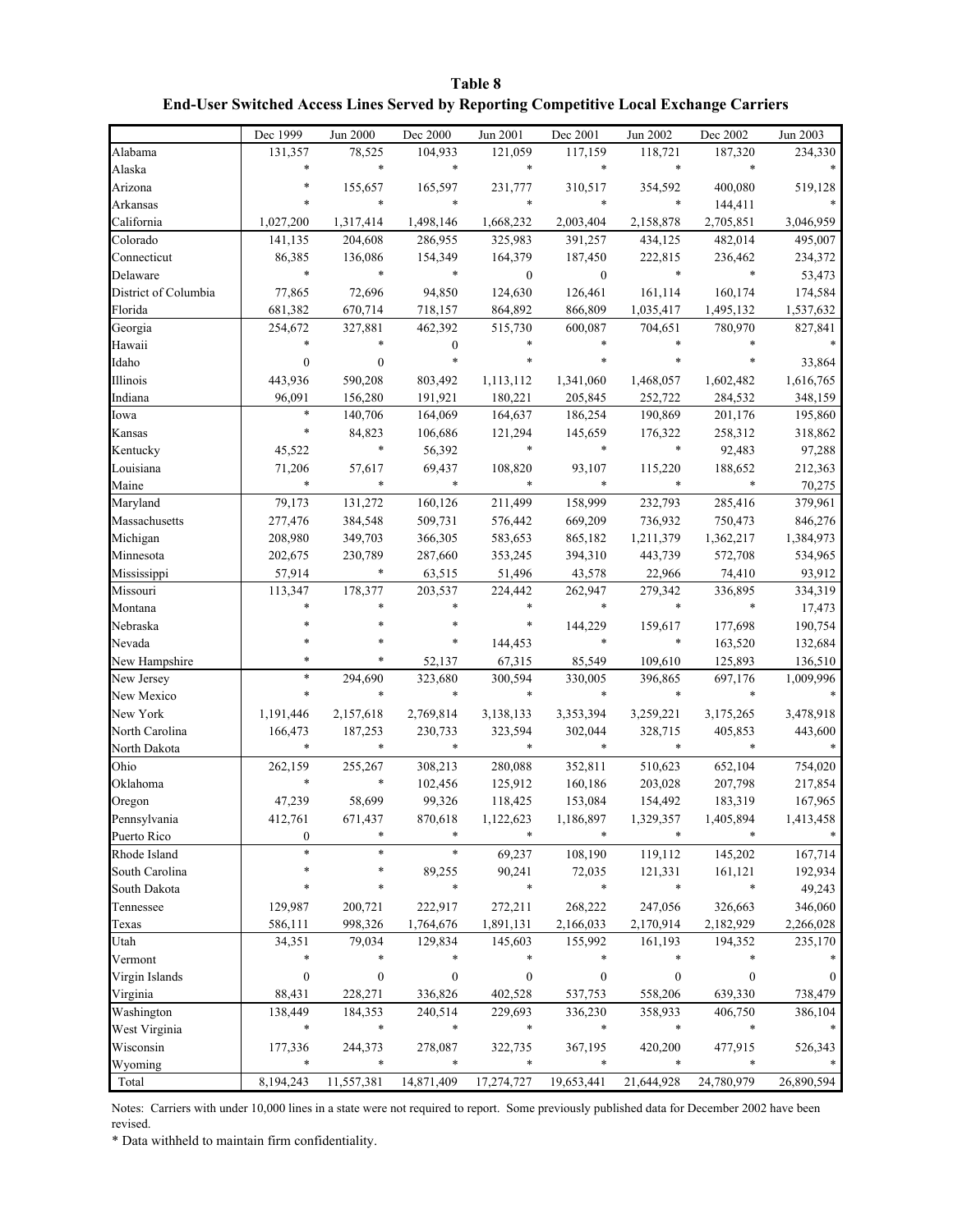| Table 9                                                                                     |
|---------------------------------------------------------------------------------------------|
| <b>End-User Switched Access Lines Served by Reporting Incumbent Local Exchange Carriers</b> |

|                      | Dec 1999    | Jun 2000    | Dec 2000                | Jun 2001   | Dec 2001    | Jun 2002    | Dec 2002    | Jun 2003    |
|----------------------|-------------|-------------|-------------------------|------------|-------------|-------------|-------------|-------------|
| Alabama              | 2,360,023   | 2,456,101   | 2,424,197               | 2,413,440  | 2,381,574   | 2,330,940   | 2,238,352   | 2,183,237   |
| Alaska               | 460,425     | 486,337     | 481,684                 | 474,215    | 462,804     | 484,065     | 466,880     | 430,339     |
| Arizona              | 3,006,276   | 3,051,648   | 3,073,779               | 3,062,586  | 2,981,156   | 2,947,967   | 2,878,210   | 2,700,186   |
| Arkansas             | 1,396,981   | 1,422,736   | 1,420,169               | 1,412,863  | 1,363,454   | 1,304,659   | 1,257,291   | 1,220,542   |
| California           | 23,198,657  | 23,436,793  | 23,250,580              | 23,103,077 | 22,771,976  | 22,315,423  | 21,475,881  | 20,645,363  |
| Colorado             | 2,873,169   | 2,887,311   | 2,833,948               | 2,805,532  | 2,727,654   | 2,717,320   | 2,642,166   | 2,557,814   |
| Connecticut          | 2,416,300   | 2,438,119   | 2,382,208               | 2,363,687  | 2,329,716   | 2,305,082   | 2,263,446   | 2,215,546   |
| Delaware             | 581,714     | 570,331     | 555,913                 | 567,381    | 552,331     | 537,498     | 525,447     | 503,681     |
| District of Columbia | 994,975     | 914,716     | 922,531                 | 887,590    | 865,008     | 829,592     | 831,920     | 772,587     |
| Florida              | 11,090,801  | 11,365,772  | 11,349,981              | 11,211,674 | 11,019,972  | 10,603,872  | 10,406,129  | 10,133,865  |
| Georgia              | 4,869,774   | 5,032,360   | 4,988,949               | 4,905,002  | 4,723,842   | 4,604,834   | 4,423,324   | 4,308,760   |
| Hawaii               | 736,080     | 737,255     | 744,205                 | 739,979    | 735,459     | 729,239     | 723,111     | 707,634     |
| Idaho                | 709,210     | 724,440     | 733,580                 | 732,814    | 706,991     | 707,180     | 700,089     | 687,342     |
| Illinois             | 8,040,394   | 7,990,635   | 7,875,563               | 7,558,613  | 7,578,706   | 7,322,494   | 6,994,127   | 6,741,172   |
| Indiana              | 3,559,946   | 3,597,365   | 3,574,414               | 3,576,710  | 3,637,893   | 3,542,715   | 3,459,873   | 3,327,235   |
| Iowa                 | 1,439,574   | 1,414,622   | 1,387,746               | 1,379,872  | 1,356,643   | 1,357,155   | 1,329,633   | 1,296,148   |
| Kansas               | 1,543,799   | 1,533,755   | 1,498,636               | 1,441,940  | 1,397,937   | 1,324,804   | 1,236,051   | 1,186,953   |
| Kentucky             | 2,126,249   | 2,173,716   | 2,166,664               | 2,170,191  | 2,173,958   | 2,141,611   | 2,100,313   | 2,024,894   |
| Louisiana            | 2,423,524   | 2,515,485   | 2,506,348               | 2,505,961  | 2,440,988   | 2,428,935   | 2,353,620   | 2,251,091   |
| Maine                | 822,990     | 818,979     | 804,652                 | 801,649    | 764,536     | 768,216     | 750,749     | 721,077     |
| Maryland             | 3,932,708   | 3,760,409   | 3,802,622               | 3,599,027  | 3,660,869   | 3,488,961   | 3,502,515   | 3,250,282   |
| Massachusetts        | 4,580,383   | 4,313,988   | 4,252,502               | 4,131,520  | 3,931,469   | 3,804,513   | 3,750,998   | 3,561,688   |
| Michigan             | 6,287,424   | 6,363,024   | 6,262,696               | 6,027,730  | 5,965,971   | 5,498,139   | 5,174,471   | 4,819,294   |
| Minnesota            | 2,926,177   | 2,935,154   | 2,940,034               | 2,861,684  | 2,698,867   | 2,804,937   | 2,708,221   | 2,572,413   |
| Mississippi          | 1,288,847   | 1,355,932   | 1,352,284               | 1,356,136  | 1,332,389   | 1,332,853   | 1,277,168   | 1,235,339   |
| Missouri             | 3,464,118   | 3,508,475   | 3,418,983               | 3,446,252  | 3,328,130   | 3,262,072   | 3,145,872   | 3,067,732   |
| Montana              | 530,884     | 514,992     | 529,878                 | 527,989    | 521,550     | 514,353     | 509,979     | 500,865     |
| Nebraska             | 946,718     | 1,010,682   | 949,217                 | 931,979    | 1,030,125   | 867,474     | 828,394     | 775,829     |
| Nevada               | 1,331,122   | 1,341,786   | 1,353,193               | 1,366,124  | 1,352,724   | 1,351,282   | 1,348,042   | 1,304,641   |
| New Hampshire        | 861,976     | 813,919     | 805,143                 | 775,864    | 758,515     | 741,553     | 723,653     | 692,777     |
| New Jersey           | 6,867,616   | 6,705,441   | 6,747,131               | 6,707,243  | 6,482,459   | 6,226,079   | 5,883,106   | 5,389,747   |
| New Mexico           | 940,489     | 947,809     | 957,195                 | 977,439    | 965,946     | 969,763     | 965,816     | 940,232     |
| New York             | 12,675,692  | 11,532,265  | 10,952,903              | 10,689,293 | 10,223,476  | 9,806,596   | 9,646,157   | 9,019,394   |
| North Carolina       | 4,922,110   | 5,136,006   | 5,133,984               | 5,040,317  | 5,023,740   | 4,942,113   | 4,824,385   | 4,682,253   |
| North Dakota         | 357,062     | 354,945     | 317,270                 | 312,573    | 306,963     | 303,326     | 293,639     | 280,507     |
| Ohio                 | 6,904,938   | 6,944,806   | 6,922,773               | 6,876,434  | 6,967,603   | 6,705,911   | 6,405,570   | 6,131,768   |
| Oklahoma             | 2,008,819   | 1,983,894   | 1,950,618               | 1,923,027  | 1,873,489   | 1,822,278   | 1,726,359   | 1,679,984   |
| Oregon               | 2,104,982   | 2,119,998   | 2,109,510               | 2,079,221  | 2,043,164   | 2,005,347   | 1,955,544   | 1,871,970   |
| Pennsylvania         | 8,474,914   | 8,200,347   | 8,012,115               | 7,818,599  | 7,524,072   | 7,288,959   | 7,167,204   | 6,848,086   |
| Puerto Rico          | 1,294,962   | 1,288,076   | 1,299,291               | 1,300,665  | 1,288,439   | 1,288,718   | 1,276,493   | 1,212,779   |
| Rhode Island         | 676,212     | 639,438     | 627,784                 | 604,128    | 570,513     | 547,728     | 526,143     | 491,682     |
| South Carolina       | 2,222,641   | 2,234,165   | 2,314,649               | 2,239,383  | 2,276,681   | 2,253,384   | 2,210,548   | 2,143,712   |
| South Dakota         | 353,816     | 353,073     | 309,349                 | 338,834    | 327,150     | 314,755     | 309,173     | 296,879     |
| Tennessee            | 3,322,220   | 3,419,317   | 3,412,145               | 3,352,224  | 3,289,154   | 3,232,548   | 3,147,556   | 3,042,739   |
| Texas                | 12,601,936  | 12,349,899  | 11,892,768              | 11,496,247 | 11,365,441  | 11,006,831  | 10,766,127  | 10,451,045  |
| Utah                 | 1,197,043   | 1,207,581   | 1,174,625               | 1,149,667  | 1,086,537   | 1,090,791   | 1,075,061   | 1,019,089   |
| Vermont              | 404,836     | 377,987     | 400,929                 | 399,084    | 388,399     | 383,917     | 383,758     | 372,238     |
| Virgin Islands       | 66,701      | 69,063      | $\boldsymbol{0}$        | 70,426     | 70,784      | 71,984      | 71,894      | 71,132      |
| Virginia             | 4,853,301   | 4,184,850   | 4,317,626               | 4,203,412  | 4,436,193   | 4,276,468   | 4,262,823   | 4,021,042   |
| Washington           | 3,811,920   | 3,837,744   | 3,784,183               | 3,751,683  | 3,635,702   | 3,622,857   | 3,553,994   | 3,452,669   |
| West Virginia        | 1,004,031   | 910,992     | 927,432                 | 980,575    | 967,218     | 940,483     | 950,564     | 911,882     |
| Wisconsin            | 3,184,664   | 3,239,809   | 3,178,516               | 3,151,854  | 3,121,462   | 3,145,341   | 3,063,426   | 2,953,647   |
| Wyoming              | 255,572     | 237,588     | 256,434                 | 259,839    | 255,790     | 256,403     | 251,672     | 241,316     |
| Total                | 181,307,695 | 179,761,930 | 177,641,529 174,861,248 |            | 172,043,582 | 167,472,318 | 162,742,937 | 155,922,118 |

Note: Carriers with under 10,000 lines in a state were not required to report.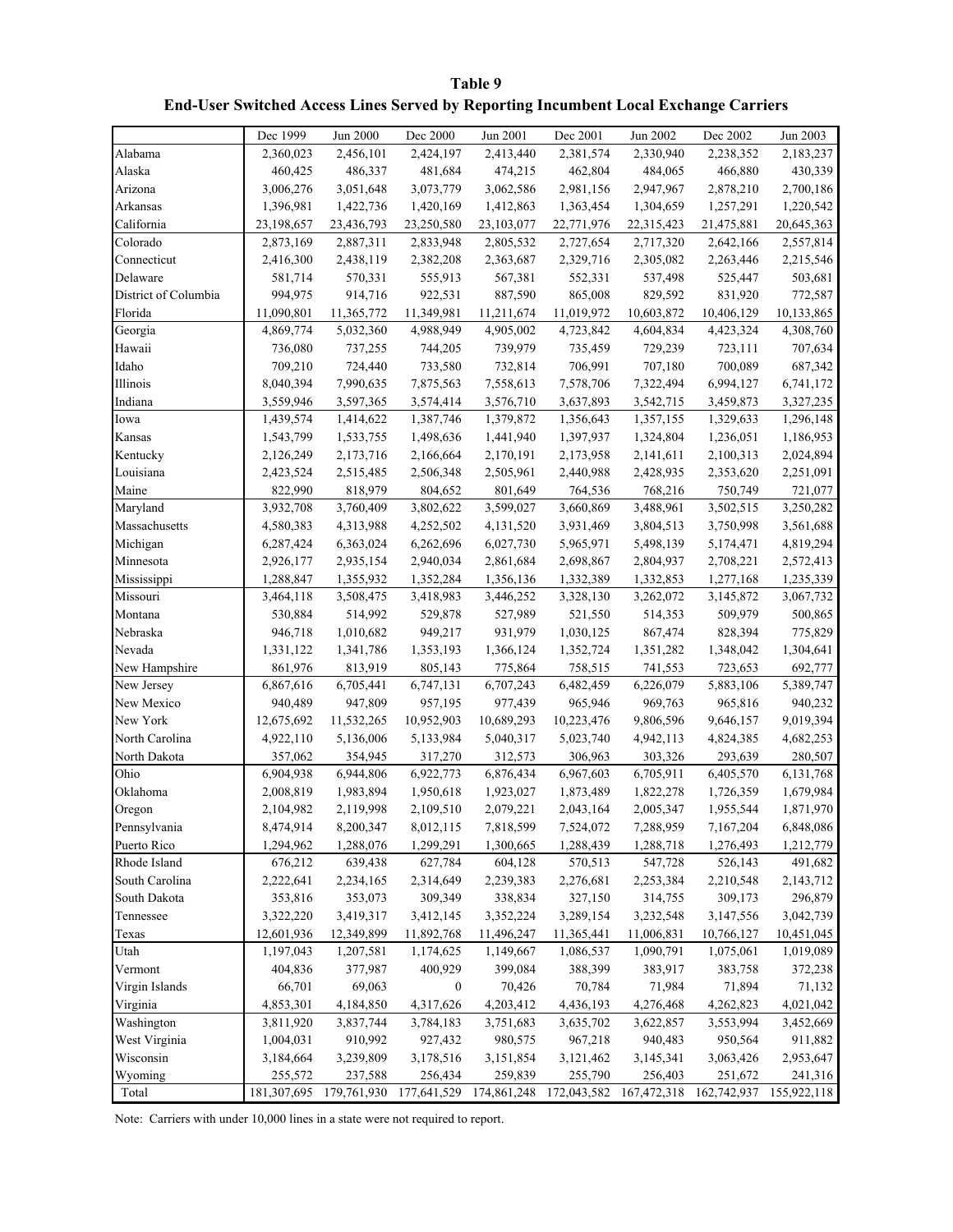|                      | <b>CLEC-Owned</b> | <b>UNEs</b>  | <b>Resold Lines</b> | <b>Total</b>   |
|----------------------|-------------------|--------------|---------------------|----------------|
| Alabama              | 36,328            | 172,803      | 25,199              | 234,330        |
| Alaska               | *                 |              |                     |                |
| Arizona              | 278,685           | 123,489      | 116,955             | 519,128        |
| Arkansas             |                   |              |                     |                |
| California           | 888,346           | 1,555,392    | 603,222             | 3,046,959      |
| Colorado             | 199,575           | 187,468      | 107,964             | 495,007        |
| Connecticut          | 104,355           | 46,594       | 83,423              | 234,372        |
| Delaware             | *                 | 47,257       | $\ast$              | 53,473         |
| District of Columbia | 69,215            | 59,659       | 45,711              | 174,584        |
| Florida              | 293,969           | 852,173      | 391,490             | 1,537,632      |
| Georgia              | 158,921           | 535,777      | 133,143             | 827,841        |
| Hawaii               | *                 |              | *                   |                |
| Idaho                | *                 | $\ast$       | 10,862              | 33,864         |
| Illinois             | 402,909           | 1,023,789    | 190,067             | 1,616,765      |
| Indiana              | 69,470            | 227,687      | 51,002              | 348,159        |
| Iowa                 | 40,277            | 137,254      | 18,329              | 195,860        |
| Kansas               | 56,240            | 206,146      | 56,476              | 318,862        |
| Kentucky             | 28,238            | 51,380       | 17,670              | 97,288         |
| Louisiana            | 52,821            | 120,275      | 39,267              | 212,363        |
| Maine                | 1,738             |              |                     | 70,275         |
| Maryland             | 27,644            | 263,603      | 88,713              | 379,961        |
| Massachusetts        | 363,059           | 259,878      | 223,339             | 846,276        |
| Michigan             | 84,951            | 1,207,874    | 92,149              | 1,384,973      |
| Minnesota            | 162,544           | 259,832      | 112,589             | 534,965        |
| Mississippi          | 3,163             | 81,853       | 8,896               | 93,912         |
| Missouri             | 54,107            | 216,806      | 63,406              | 334,319        |
| Montana              | 13,093            | 4,168        | 212                 | 17,473         |
| Nebraska             | 124,892           | 36,867       | 28,995              | 190,754        |
| Nevada               | 27,846            | 76,445       | 28,393              | 132,684        |
| New Hampshire        | 60,426            | 56,683       | 19,401              | 136,510        |
| New Jersey           | 88,858            | 682,025      | 239,113             | 1,009,996      |
| New Mexico           | *                 |              | *                   |                |
| New York             | 402,184           | 2,365,950    | 710,784             | 3,478,918      |
| North Carolina       | 96,383            | 227,532      | 119,686             | 443,600        |
| North Dakota         | *                 |              | *                   |                |
| Ohio                 | 69,500            | 583,676      | 100,844             | 754,020        |
| Oklahoma             | 111,320           | 82,037       | 24,497              | 217,854        |
| Oregon               | 38,533            | 93,169       | 36,263              | 167,965        |
| Pennsylvania         | 494,008           | 666,159      | 253,291             | 1,413,458      |
| Puerto Rico          | $\ast$            | $\ast$       | $\ast$              | $\ast$         |
| Rhode Island         | 100,343           | 54,331       | 13,040              | 167,714        |
| South Carolina       | 13,427            | 127,335      | 52,172              | 192,934        |
| South Dakota         | 26,384            | 20,082       | 2,777               | 49,243         |
| Tennessee            | 91,596            | 180,394      | 74,070              | 346,060        |
| Texas                | 429,626           | 1,548,110    | 288,291             | 2,266,028      |
| Utah                 | 79,876            | 78,614       | 76,680              | 235,170        |
| Vermont              | *                 | *            |                     |                |
| Virgin Islands       | $\boldsymbol{0}$  | $\mathbf{0}$ | 0                   | $\overline{0}$ |
| Virginia             | 285,194           | 376,879      | 76,406              | 738,479        |
| Washington           | 155,022           | 117,749      | 113,334             | 386,104        |
| West Virginia        | *                 |              | *                   |                |
| Wisconsin            | 44,598<br>*       | 419,505      | 62,240              | 526,343        |
| Wyoming              |                   | $\ast$       | *                   |                |
| Total                | 6,275,655         | 15,727,619   | 4,887,321           | 26,890,594     |

### **Table 10 CLEC-Reported End-User Switched Access Lines by State (As of June 30, 2003)**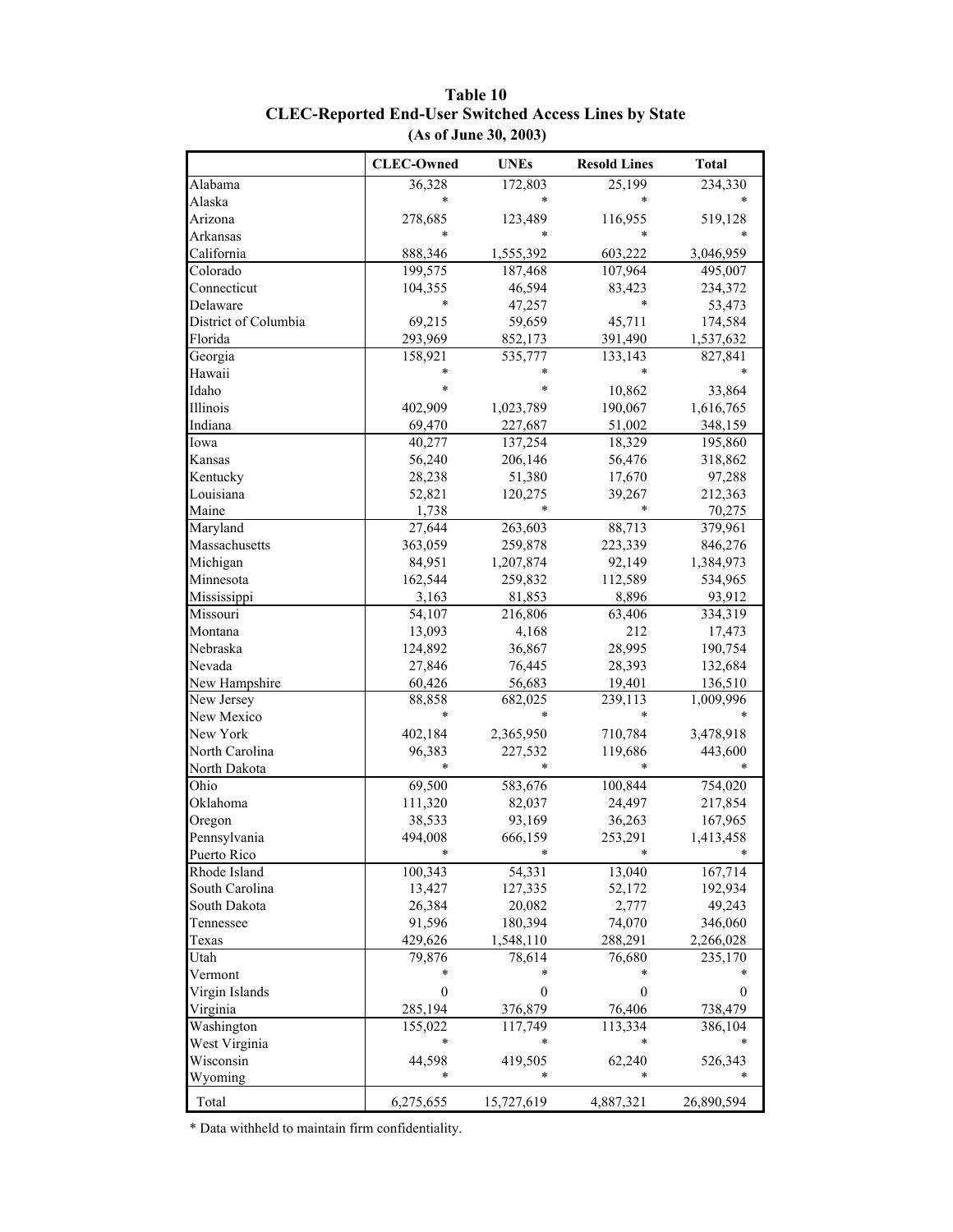| <b>State</b>         | <b>ILECs</b>                  | <b>CLECs</b>    | <b>Total</b> |
|----------------------|-------------------------------|-----------------|--------------|
| Alabama              | 83<br>$\sqrt[0]{\phantom{0}}$ | 38 %            | 79 %         |
| Alaska               | 80                            | *               | $\ast$       |
| Arizona              | 77                            | 60              | 74           |
| Arkansas             | 88                            | $\ast$          | $\ast$       |
| California           | 81                            | 65              | 79           |
| Colorado             | 76                            | 64              | 74           |
| Connecticut          | 87                            | 52              | 84           |
| Delaware             | 70                            | 88              | 72           |
| District of Columbia | 33                            | 29              | 32           |
| Florida              | 83                            | 46              | 78           |
| Georgia              | 78                            | 58              | 75           |
| Hawaii               | 82                            | $\ast$          | $\ast$       |
| Idaho                | 77                            | 93              | 78           |
| Illinois             | 72                            | 76              | 73           |
| Indiana              | 77                            | 62              | 75           |
| Iowa                 | 78                            | 86              | 79           |
| Kansas               | 87                            | 54              | 80           |
| Kentucky             | 81                            | 57              | 80           |
| Louisiana            | 81                            | 62              | 79           |
| Maine                | 82                            | 66              | 81           |
| Maryland             | 69                            | 62              | 68           |
| Massachusetts        | 70                            | 58              | 68           |
| Michigan             | 73                            | 81              | 75           |
| Minnesota            | 77                            | 58              | 74           |
| Mississippi          | 83                            | 79              | 82           |
| Missouri             | 87                            | 49              | 83           |
| Montana              | 79                            | 74              | 79           |
| Nebraska             | 71                            | 68              | 71           |
| Nevada               | 75                            | 30              | 71           |
| New Hampshire        | 78                            | 63              | 75           |
| New Jersey           | 69                            | 66              | 69           |
| New Mexico           | 78                            | $\ast$          | $\ast$       |
| New York             | 70                            | 68              | 69           |
| North Carolina       | 81                            | 29              | 77           |
| North Dakota         | 81                            | $\ast$          | $\ast$       |
| Ohio                 | 77                            | 67              | 76           |
| Oklahoma             | 87                            | 56              | 84           |
| Oregon               | 81                            | 70              | 80           |
| Pennsylvania         | 77                            | 53              | 73           |
| Puerto Rico          | 90                            | $\ast$          | $\ast$       |
| Rhode Island         | 73                            | $\overline{75}$ | 73           |
| South Carolina       | 82                            | 43              | 79           |
| South Dakota         | 75                            | 95              | 77           |
| Tennessee            | 84                            | 36              | 79           |
| Texas                | 87                            | 61              | 82           |
| Utah                 | 75                            | 57              | 72           |
| Vermont              | 76                            | $\ast$          | $\ast$       |
| Virgin Islands       | 99                            | NA              | 99           |
| Virginia             | 69                            | 74              | 70           |
| Washington           | 79                            | 48              | 76           |
| West Virginia        | 80                            | $\ast$          | $\ast$       |
| Wisconsin            | 79                            | 59              | 76           |
| Wyoming              | 74                            | $\ast$          | $\ast$       |
| Nationwide           | 78 %                          | 62 %            | 76 %         |
|                      |                               |                 |              |

**Table 11 Percentage of Lines Provided to Residential and Small Business Customers (As of June 30, 2003)**

NA -- Not Applicable.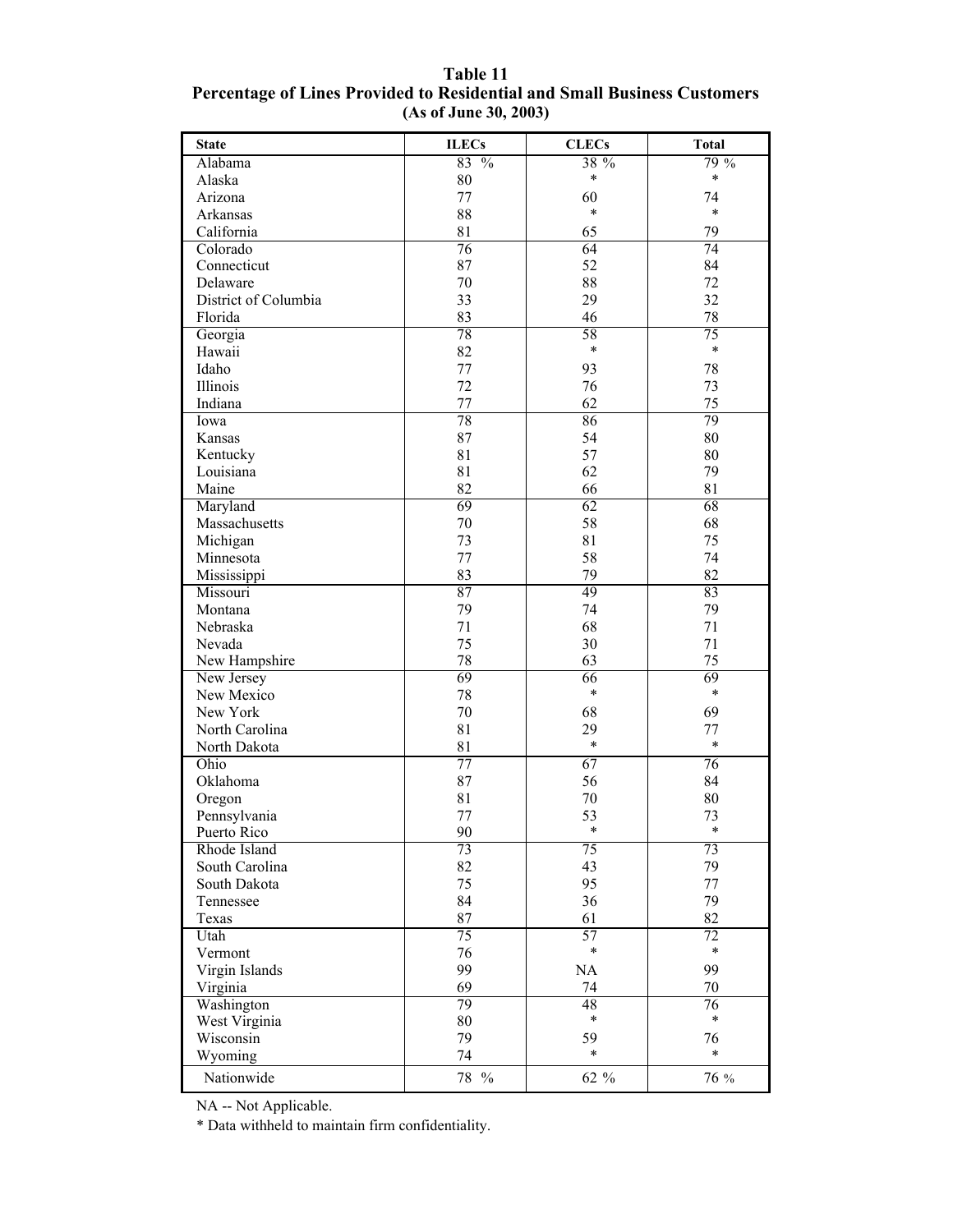| <b>State</b>                     | <b>ILECs</b>     | <b>CLECs</b>     | <b>Total</b>   |
|----------------------------------|------------------|------------------|----------------|
| Alabama                          | 10               | 9                | 19             |
| Alaska                           | 7                | $\overline{c}$   | 9              |
| Arizona                          | $\overline{4}$   | 12               | 16             |
| Arkansas                         | 6                | $\mathfrak{Z}$   | 9              |
| California                       | 10               | 24               | 34             |
| Colorado                         | 5                | 12               | 17             |
| Connecticut                      | $\overline{2}$   | 9                | 11             |
| Delaware                         | $\mathbf{1}$     | $\overline{4}$   | 5              |
| District of Columbia             | 1                | 8                | 9              |
| Florida                          | 8                | 24               | 32             |
| Georgia                          | 14               | 20               | 34             |
| Hawaii                           | 1                | 1                | 2              |
| Idaho                            | 5                | 4                | 9              |
| Illinois                         | 10               | 18               | 28             |
| Indiana                          | 9                | 9                | 18             |
| Iowa                             | 16               | 9                | 25             |
| Kansas                           | 11               | 11               | 22             |
| Kentucky                         | 11               | 7                | 18             |
| Louisiana                        | $\overline{7}$   | 11               | 18             |
| Maine                            | 6                | 4                | 10             |
| Maryland                         | $\overline{2}$   | $\overline{8}$   | 10             |
| Massachusetts                    | $\mathbf{1}$     | 13               | 14             |
| Michigan                         | 10               | 13               | 23             |
| Minnesota                        | 21               | 17               | 38             |
| Mississippi                      | 6                | 8                | 14             |
| Missouri                         | 7                | 12               | 19             |
| Montana                          | 8                | $\overline{4}$   | 12             |
| Nebraska                         | 9                | 5                | 14             |
| Nevada                           | 8<br>4           | 6                | 14             |
| New Hampshire                    | $\overline{c}$   | 6<br>15          | 10<br>17       |
| New Jersey<br>New Mexico         | $\overline{4}$   | $\overline{2}$   | 6              |
| New York                         | $\boldsymbol{7}$ | 26               | 33             |
| North Carolina                   | 15               | 15               | 30             |
| North Dakota                     | 16               | $\mathfrak{Z}$   | 19             |
| Ohio                             | 9                | 16               | 25             |
| Oklahoma                         | 11               | 7                | 18             |
| Oregon                           | 10               | $\tau$           | 17             |
| Pennsylvania                     | 10               | 21               | 31             |
| Puerto Rico                      | $\mathbf{1}$     | 1                | $\overline{2}$ |
| Rhode Island                     | 1                | 5                | 6              |
| South Carolina                   | 14               | 14               | 28             |
| South Dakota                     | 14               | $\overline{4}$   | 18             |
| Tennessee                        | 14               | 11               | 25             |
| Texas                            | 18               | 28               | 46             |
| Utah                             | 7                | 8                | 15             |
| Vermont                          | 5                | $\mathbf{1}$     | 6              |
| Virgin Islands                   | $\mathbf{1}$     | $\boldsymbol{0}$ | $\mathbf{1}$   |
| Virginia                         | 5                | 14               | 19             |
| Washington                       | $\overline{7}$   | 12               | 19             |
| West Virginia                    | $\overline{c}$   | $\boldsymbol{2}$ | $\overline{4}$ |
| Wisconsin                        | 13               | 9                | 22             |
| Wyoming                          | 3                | $\overline{c}$   | 5              |
| Nationwide - Unduplicated        | 181              | 125              | 306            |
| Total State Filings <sup>1</sup> | 409              | 516              | 925            |
| Required Filings <sup>1</sup>    | 384              | 482              | 866            |
| Voluntary Filings <sup>1</sup>   | 25               | 34               | 59             |

#### **Table 12 Number of Reporting Local Exchange Carriers (As of June 30, 2003)**

 $<sup>1</sup>$  Each report represents all of a company's operations in a given state. Carriers with</sup> both ILEC and CLEC operations in the same state provide separate reports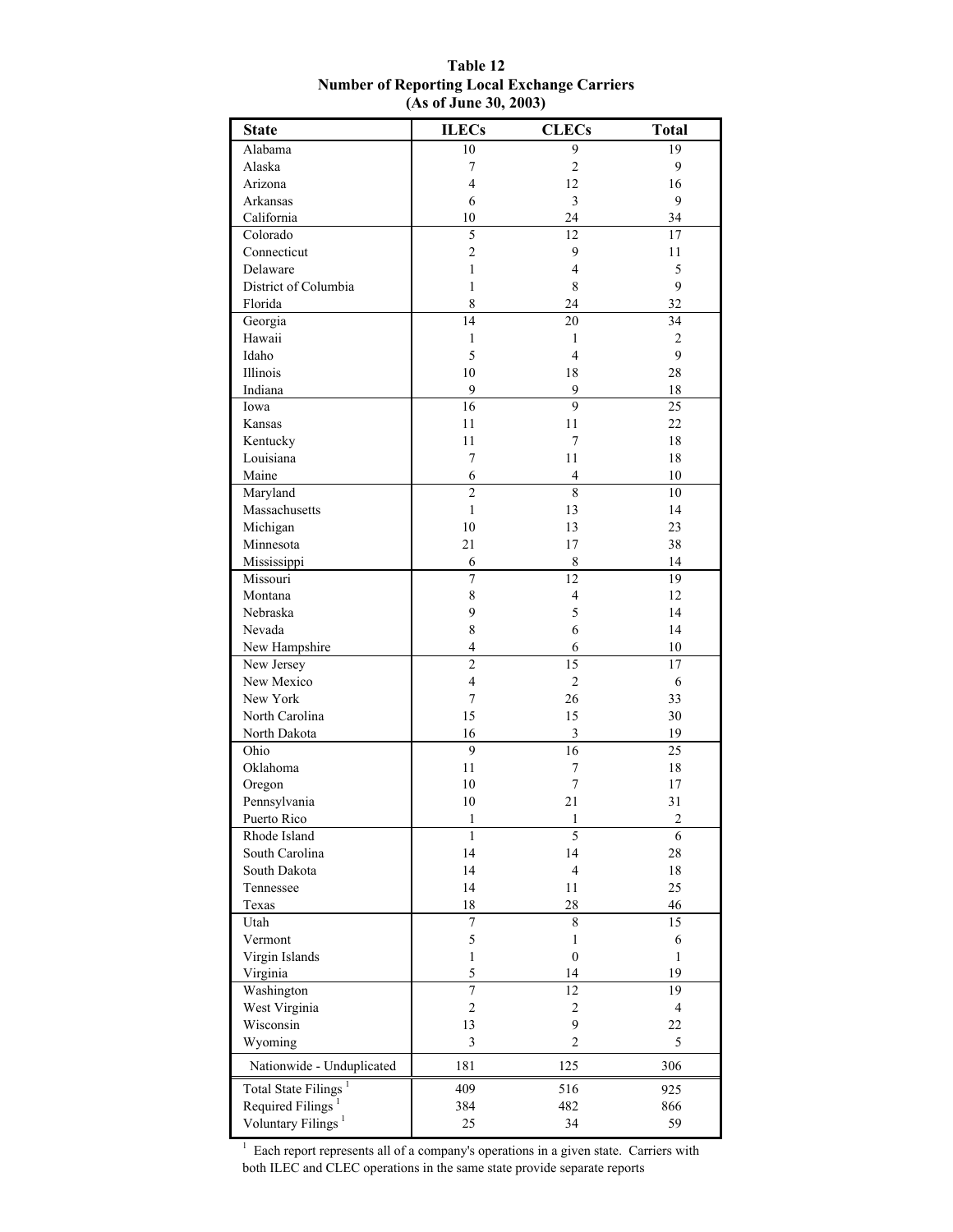**Table 13 Mobile Wireless Telephone Subscribers<sup>1</sup>**

|                                | <b>Jun 2003</b><br>Reporting | <b>Jun 2003</b><br>Percent | <b>Subscribers</b>     |                        |                                                                                    |                     |                     | Percent              |                        |                 |                                  |
|--------------------------------|------------------------------|----------------------------|------------------------|------------------------|------------------------------------------------------------------------------------|---------------------|---------------------|----------------------|------------------------|-----------------|----------------------------------|
|                                | <b>Carriers</b>              | Resold <sup>2</sup>        | Dec 1999               | <b>Jun 2000</b>        | <b>Dec 2000</b>                                                                    | <b>Jun 2001</b>     | Dec 2001            | <b>Jun 2002</b>      | <b>Dec 2002</b>        | <b>Jun 2003</b> | <b>Change Jun</b><br>02 - Jun 03 |
| Alabama                        | 10                           | $7\%$                      | $\overline{1,080,410}$ | 1,253,084              | 1,386,294                                                                          | 1,930,631           | 1,979,075           | 2,027,845            | 1,987,254              | 2,100,557       | $4\%$                            |
| Alaska                         | $\ast$                       | 3                          | 165,221                | 169,892                | $\ast$                                                                             | 218,424             | 240,216             | 242,133              | 267,630                |                 | <b>NA</b>                        |
| Arizona                        | 13                           | $\overline{4}$             | 1,125,321              | 1,624,668              | 1,855,115                                                                          | 2,018,410           | 2,171,021           | 2,412,998            | 2,520,058              | 2,643,952       | 10                               |
| Arkansas                       | $\tau$                       | $\overline{4}$             | 719,919                | 715,467                | 743,928                                                                            | 891,275             | 970,127             | 1,130,302            | 1,156,345              | 1,351,291       | 20                               |
| California                     | 15                           | 5                          | 8,544,941              | 12,283,369             | 12,710,520                                                                         | 14,184,625          | 15,052,203          | 16,007,376           | 17,575,105             | 18,892,619      | 18                               |
| Colorado                       | 9                            | $\overline{2}$             | 1,552,718              | 1,654,989              | 1,856,075                                                                          | 1,983,405           | 2,145,816           | 2,247,166            | 2,358,748              | 2,426,929       | 8                                |
| Connecticut                    | 6                            | 3                          | 1,077,089              | 1,136,618              | 1,277,123                                                                          | 1,418,367           | 1,639,914           | 1,577,873            | 1,694,110              | 1,791,944       | 14                               |
| Delaware                       | 6                            | 3                          | 270,848                | 275,219                | 371,014                                                                            | 389,284             | 412,611             | 433,059              | 438,196                | 503,353         | 16                               |
| Dist. of Columbia              | 6                            | 8                          | 346,681                | 333,815                | 354,735                                                                            | 382,457             | 404,489             | 415,399              | 472,832                | 520,182         | 25                               |
| Florida                        | 11                           | 11                         | 5,158,079              | 4,983,478              | 6,369,985                                                                          | 7,536,670           | 8,937,063           | 8,607,715            | 9,482,349              | 10,252,348      | 19                               |
| Georgia                        | 14                           | 6                          | 2,538,983              | 2,687,238              | 2,754,784                                                                          | 4,076,119           | 4,149,717           | 4,300,831            | 4,497,576              | 4,709,288       | 9                                |
| Guam                           | $\ast$                       | $\ast$                     | $\ast$                 | $\ast$                 | $\boldsymbol{0}$                                                                   | $\ast$              | $\ast$              | $\ast$               | $\ast$                 | $\ast$          | NA                               |
| Hawaii                         | 6                            | $\mathbf{1}$               | 288,425                | 454,364                | 524,291                                                                            | 543,283             | 595,721             | 640,247              | 689,857                | 732,262         | 14                               |
| Idaho                          | 10                           | 9                          | 271,436                | 296,066                | 344,564                                                                            | 398,781             | 444,864             | 500,693              | 536,064                | 572,406         | 14                               |
| Illinois                       | 10                           | 6                          | 3,922,482              | 4,309,660              | 5,143,767                                                                          | 5,621,044           | 5,631,172           | 5,409,370            | 6,476,683              | 6,834,217       | 26                               |
| Indiana                        | 8                            | 9                          | 1,318,975              | 1,717,378              | 1,715,074                                                                          | 1,781,247           | 1,921,356           | 2,032,290            | 2,390,567              | 2,456,509       | 21                               |
| Iowa                           | 12                           | 9                          | 774,773                | 975,629                | 832,106                                                                            | 861,382             | 1,087,608           | 1,157,580            | 1,239,384              | 1,250,305       | $\,$ 8 $\,$                      |
| Kansas                         | 12                           | 3                          | 669,472                | 724,024                | 801,293                                                                            | 901,225             | 956,050             | 1,061,171            | 1,117,277              | 1,195,230       | 13                               |
| Kentucky                       | 10                           | 8                          | 911,700                | 999,544                | 1,026,334                                                                          | 1,176,756           | 1,405,043           | 1,505,982            | 1,456,705              | 1,595,290       | 6                                |
| Louisiana                      | 10                           | 11                         | 1,227,106              | 1,294,693              | 1,306,457                                                                          | 1,677,292           | 1,920,740           | 2,187,811            | 2,190,613              | 2,365,224       | $\,$ 8 $\,$                      |
| Maine                          | 5                            | $\overline{2}$             | 187,003                | 283,640                | 359,786                                                                            | 399,616             | 427,313             | 457,835              | 466,896                | 524,246         | 15                               |
| Maryland                       | 8                            | 3                          | 1,634,625              | 2,013,058              | 2,298,651                                                                          | 2,446,818           | 2,614,216           | 2,684,441            | 2,913,943              | 3,108,086       | 16                               |
| Massachusetts                  | 6                            | $\overline{2}$             | 1,892,014              | 2,228,169              | 2,649,130                                                                          | 2,753,685           | 2,996,816           | 3,289,934            | 3,375,726              | 3,506,039       | $\tau$                           |
| Michigan                       | 14                           | $\tau$                     | 3,512,813              | 3,423,535              | 3,551,719                                                                          | 4,071,091           | 4,238,399           | 4,758,538            | 4,674,980              | 4,889,269       | $\mathfrak{Z}$                   |
| Minnesota                      | 12                           | $\overline{7}$             | 1,550,411              | 1,595,560              | 1,851,430                                                                          | 2,014,317           | 2,153,857           | 2,254,895            | 2,415,033              | 2,564,783       | 14                               |
| Mississippi                    | 10                           | 13                         | 673,355                | 509,038                | 786,577                                                                            | 993,781             | 1,048,061           | 1,106,700            | 1,112,765              | 1,232,750       | 11                               |
| Missouri                       | 11                           | 5                          | 1,855,452<br>$\ast$    | 1,848,775<br>$\ast$    | 1,767,411<br>$\ast$                                                                | 1,937,684<br>$\ast$ | 2,106,599           | 2,246,430            | 2,289,831              | 2,515,325       | 12                               |
| Montana                        | $\overline{4}$               | $\overline{2}$             |                        |                        |                                                                                    |                     | 279,349             | 291,429              | 315,512                | 343,160         | 18                               |
| Nebraska                       | 9                            | $\overline{2}$             | 576,296                | 600,885                | 659,380                                                                            | 712,685             | 791,799             | 838,568              | 867,810                | 900,744         | $\tau$                           |
| Nevada                         | 8                            | 6                          | 750,335                | 825,163                | 684,752                                                                            | 766,581             | 842,155             | 895,586              | 984,486                | 1,077,380       | 20                               |
| New Hampshire                  | 8                            | 10                         | 280,508                | 309,263                | 387,264                                                                            | 445,181             | 492,390             | 529,795              | 525,689                | 598,504         | 13                               |
| New Jersey                     | 6                            | $\overline{2}$             | 2,289,181              | 2,750,024              | 3,575,130                                                                          | 3,896,778           | 4,283,643           | 4,531,457            | 4,587,640              | 5,392,240       | 19                               |
| New Mexico                     | 10                           | 11                         | 363,827                | 395,111                | 443,343                                                                            | 619,582             | 660,849             | 735,107              | 780,855                | 828,869         | 13                               |
| New York                       | 12                           | $\overline{4}$             | 4,833,816              | 5,016,524              | 5,918,136                                                                          | 6,749,096           | 7,429,249           | 7,915,526            | 8,937,683              | 8,829,070       | 12<br>$-7$                       |
| North Carolina<br>North Dakota | 11<br>$\ast$                 | $\tau$<br>$\ast$           | 2,536,068              | 2,730,178              | 3,105,811<br>$\ast$                                                                | 3,377,331<br>$\ast$ | 3,767,598<br>$\ast$ | 4,610,120<br>245,578 | 4,094,715<br>$\ast$    | 4,305,521       | <b>NA</b>                        |
| Ohio                           | 14                           | 4                          | 3,237,786              | 3,278,960              | 4,150,498                                                                          | 4,255,934           | 4,739,795           | 4,887,376            | 5,212,204              | 5,659,459       | 16                               |
| Oklahoma                       | 13                           | 3                          | 826,637                | 979,513                |                                                                                    | 1,200,234           | 1,288,357           | 1,366,475            | 1,440,970              | 1,574,588       | 15                               |
|                                | 10                           | $\overline{4}$             | 914,848                |                        | 1,124,214                                                                          | 1,268,909           | 1,399,279           | 1,473,883            |                        | 1,682,036       | 14                               |
| Oregon<br>Pennsylvania         | 10                           | 4                          |                        | 1,082,425<br>3,850,372 | 1,201,207<br>4,129,186                                                             | 4,378,216           | 4,849,085           | 4,987,067            | 1,682,343<br>5,258,844 | 5,681,653       | 14                               |
| Puerto Rico                    | 5                            | 17                         | 2,767,474<br>$\ast$    | 1,090,005              | 757,613                                                                            | 1,374,747           | 1,128,736           | 1,136,619            | 1,516,808              | 1,401,599       | 23                               |
| Rhode Island                   | 6                            | 3                          | 279,304                | 313,550                | 355,889                                                                            | 401,805             | 456,059             | 463,636              | 515,547                | 527,366         | 14                               |
| South Carolina                 | 11                           | 16                         | 1,137,232              | 1,236,338              | 1,392,586                                                                          | 1,502,345           | 1,752,457           | 1,830,516            | 1,896,369              | 2,041,541       | 12                               |
| South Dakota                   | 5                            | $\tau$                     | $\ast$                 | $\ast$                 | $\ast$                                                                             | $\ast$              | 278,646             | 292,210              | 325,114                | 344,825         | 18                               |
| Tennessee                      | 13                           | $\overline{4}$             | 1,529,054              | 1,876,444              | 1,985,851                                                                          | 2,251,208           | 2,510,978           | 2,660,068            | 2,674,566              | 2,800,735       | 5                                |
| Texas                          | 19                           | 6                          | 5,792,453              | 6,705,423              | 7,548,537                                                                          | 8,294,338           | 9,156,187           | 9,650,715            | 10,133,280             | 10,776,234      | 12                               |
| Utah                           | 9                            | 3                          | 643,824                | 692,006                | 750,244                                                                            | 833,492             | 919,002             | 970,854              | 1,052,522              | 1,094,563       | 13                               |
| Vermont                        | $\ast$                       | *                          | $\ast$                 | $\ast$                 | $\ast$                                                                             | *                   |                     |                      |                        |                 | NA                               |
| Virgin Islands                 | $\ast$                       | *                          | $\ast$                 | $\boldsymbol{0}$       | $\boldsymbol{0}$                                                                   | $\ast$              | $\ast$              | $\ast$               | $\ast$                 |                 | NA                               |
| Virginia                       | 11                           | 4                          | 2,262,567              | 2,447,687              | 2,708,342                                                                          | 3,059,420           | 3,270,165           | 3,429,450            | 3,753,106              | 3,879,582       | 13                               |
| Washington                     | 11                           | $\overline{4}$             | 1,873,475              | 2,144,767              | 2,286,082                                                                          | 2,493,214           | 2,706,030           | 2,849,043            | 2,869,784              | 3,102,750       | 9                                |
| West Virginia                  | 10                           | 11                         | 241,265                | 347,916                | 392,384                                                                            | 452,036             | 498,811             | 549,722              | 576,503                | 579,983         | 6                                |
| Wisconsin                      | 10                           | $\boldsymbol{7}$           | 1,525,818              | 1,342,908              | 1,698,520                                                                          | 2,008,679           | 2,229,389           | 2,523,956            | 2,396,562              | 2,533,215       | $\boldsymbol{0}$                 |
| Wyoming                        | 5                            | $\overline{c}$             | 127,634                | $\ast$                 | $\ast$                                                                             | 173,939             | 194,665             | 168,232              | 191,939                | 276,344         | 64                               |
|                                |                              |                            |                        |                        |                                                                                    |                     |                     |                      |                        |                 |                                  |
| Nationwide                     | 85                           | $6\%$                      | 79,696,083             |                        | 90,643,058 101,043,219 114,028,928 123,990,857 130,751,459 138,878,293 147,623,734 |                     |                     |                      |                        |                 | $13\%$                           |

Note: Some previously published data for December 2001, June 2002, and December 2002 have been revised.

NA -- Not Applicable.

\* Data withheld to maintain firm confidentiality.

 $1$  Carriers with under 10,000 subscribers in a state were not required to report.

<sup>2</sup> Percentage of mobile wireless subscribers receiving their service from a mobile wireless reseller.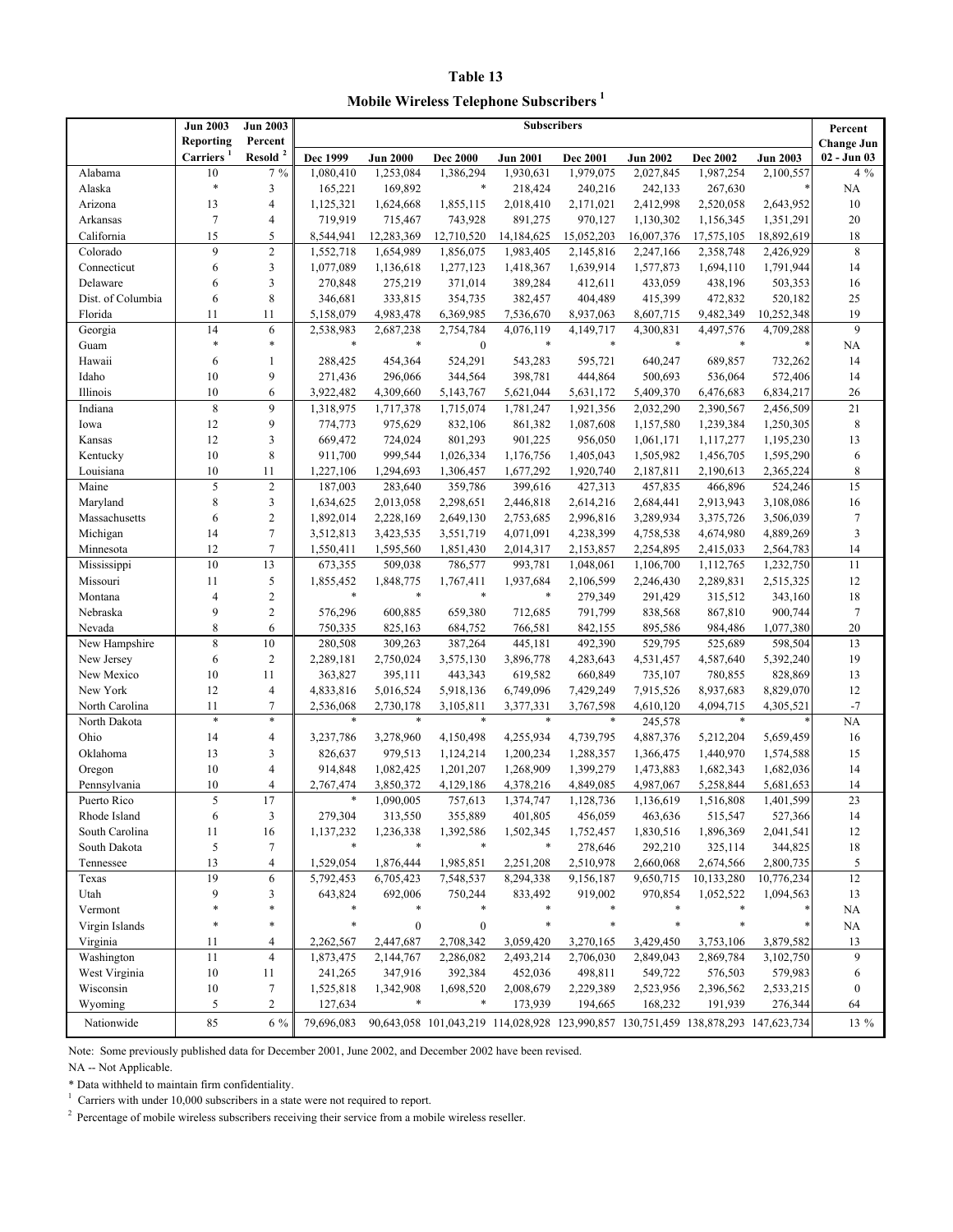| Number of<br><b>CLECs</b> | Jun<br>2000 | Dec<br>2000 | Jun<br>2001 | Dec<br>2001 | Jun<br>2002 | Dec<br>2002 | Jun<br>2003 |
|---------------------------|-------------|-------------|-------------|-------------|-------------|-------------|-------------|
| Zero                      | 46.6 $%$    | 44.0 %      | 40.0 $%$    | 38.0 %      | 33.0 $%$    | 31.3%       | 26.8 %      |
| One                       | 19.7        | 16.8        | 16.3        | 16.8        | 19.5        | 19.3        | 18.6        |
| Two                       | 9.1         | 10.4        | 9.9         | 10.0        | 10.3        | 10.4        | 10.0        |
| Three                     | 6.9         | 7.2         | 8.2         | 7.7         | 7.9         | 6.7         | 6.7         |
| Four                      | 5.0         | 5.5         | 5.6         | 6.1         | 6.6         | 6.3         | 5.6         |
| Five                      | 3.9         | 4.0         | 4.1         | 4.5         | 4.9         | 5.2         | 5.0         |
| <b>Six</b>                | 2.4         | 3.0         | 3.3         | 3.8         | 4.0         | 4.4         | 4.4         |
| Seven                     | 1.6         | 2.3         | 2.6         | 2.9         | 3.1         | 3.5         | 4.1         |
| Eight                     | 1.2         | 1.7         | 2.2         | 2.2         | 2.5         | 2.9         | 3.6         |
| Nine                      | 1.1         | 1.4         | 1.7         | 2.1         | 1.9         | 2.6         | 3.1         |
| Ten or More               | 2.5         | 3.7         | 5.9         | 5.9         | 6.3         | 7.3         | 12.2        |

**Table 14 Percentage of Zip Codes with Competitive Local Exchange Carriers**

**Table 15 Percentage of Households in Zip Codes with Competitive Local Exchange Carriers**

| Number of<br><b>CLECs</b> | Jun<br>2000 | <b>Dec</b><br>2000 | Jun<br>2001 | <b>Dec</b><br>2001 | Jun<br>2002          | Dec<br>2002 | Jun<br>2003 |
|---------------------------|-------------|--------------------|-------------|--------------------|----------------------|-------------|-------------|
| Zero                      | 14.5 %      | 11.8 %             | $9.5\%$     | 8.8 %              | 6.6<br>$\frac{0}{0}$ | 5.8 %       | 4.5 $%$     |
| One                       | 13.5        | 10.6               | 9.0         | 8.5                | 9.1                  | 8.2         | 6.5         |
| Two                       | 11.9        | 10.6               | 8.8         | 9.7                | 9.0                  | 8.3         | 6.1         |
| Three                     | 12.5        | 11.6               | 11.5        | 10.8               | 9.5                  | 7.0         | 5.4         |
| Four                      | 11.1        | 11.3               | 10.1        | 9.7                | 10.3                 | 8.3         | 6.0         |
| Five                      | 9.6         | 9.3                | 8.7         | 8.8                | 9.0                  | 8.4         | 6.8         |
| <b>Six</b>                | 6.4         | 7.2                | 7.6         | 8.0                | 8.4                  | 8.4         | 7.1         |
| Seven                     | 4.3         | 6.1                | 6.0         | 6.7                | 7.6                  | 7.6         | 7.9         |
| Eight                     | 3.7         | 4.9                | 5.6         | 5.3                | 6.0                  | 7.0         | 8.0         |
| Nine                      | 3.7         | 4.2                | 4.5         | 5.3                | 4.6                  | 7.0         | 7.2         |
| Ten or More               | 8.9         | 12.2               | 18.8        | 18.3               | 19.7                 | 23.9        | 34.6        |

Source: Demographic Power Pack, Current Year Update (2000), MapInfo Corporation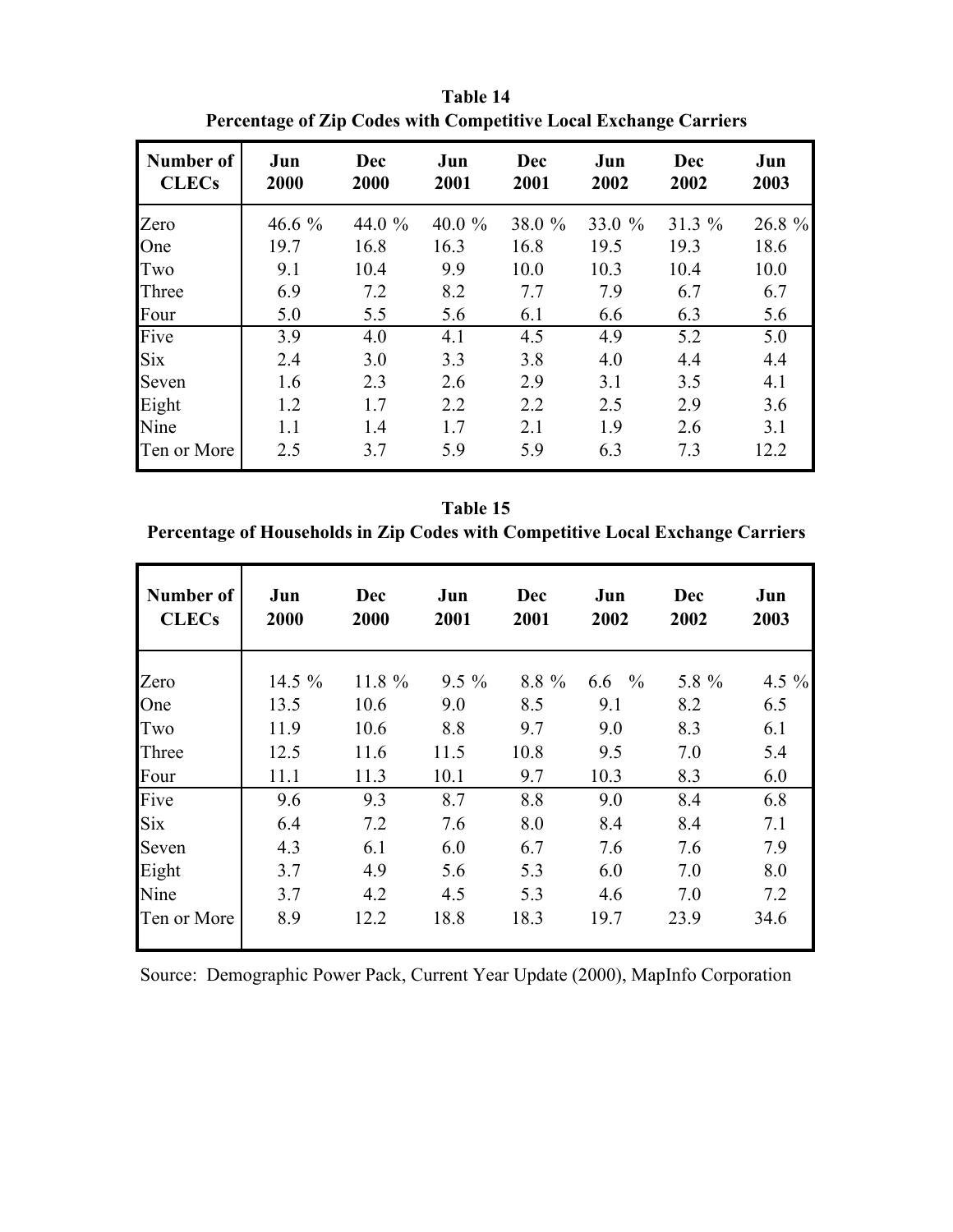## **Percentage of Zip Codes with Competitive Local Exchange Carriers (As of June 30, 2003) Table 16**

|                   | $(110 \text{ or } 0110 \text{ or } 00, 2000)$<br><b>Number of CLECs</b> |                    |                  |                  |                  |                  |                  |                  |                    |
|-------------------|-------------------------------------------------------------------------|--------------------|------------------|------------------|------------------|------------------|------------------|------------------|--------------------|
|                   |                                                                         |                    |                  |                  |                  |                  |                  |                  |                    |
| <b>State</b>      | Zero                                                                    | <b>One - Three</b> | Four             | <b>Five</b>      | <b>Six</b>       | <b>Seven</b>     | Eight            | <b>Nine</b>      | <b>Ten or More</b> |
| Alabama           | 33 %                                                                    | 41 %               | 7%               | $5\%$            | $5\%$            | 6 %              | $2\%$            | $0\%$            | $0\%$              |
| Alaska            | 88                                                                      | 12                 | 0                | $\mathbf{0}$     | $\boldsymbol{0}$ | $\boldsymbol{0}$ | $\boldsymbol{0}$ | $\boldsymbol{0}$ | $\boldsymbol{0}$   |
| Arizona           | 24                                                                      | 28                 | 4                | $\overline{4}$   | 4                | 5                | $\overline{7}$   | 6                | 16                 |
| Arkansas          | 58                                                                      | 42                 | 0                | $\boldsymbol{0}$ | $\boldsymbol{0}$ | $\boldsymbol{0}$ | $\boldsymbol{0}$ | $\boldsymbol{0}$ | $\boldsymbol{0}$   |
| California        | 7                                                                       | 28                 | 7                | 7                | $\overline{7}$   | 6                | 6                | 6                | 28                 |
| Colorado          | 26                                                                      | 39                 | $\overline{4}$   | $\overline{4}$   | $\overline{3}$   | $\overline{4}$   | $\overline{3}$   | $\overline{4}$   | 13                 |
| Connecticut       | $\mathbf{1}$                                                            | 20                 | 17               | 18               | 22               | 21               | $\overline{0}$   | $\mathbf{0}$     | $\mathbf{0}$       |
| Delaware          | $\overline{4}$                                                          | 93                 | $\overline{4}$   | $\boldsymbol{0}$ | $\boldsymbol{0}$ | $\boldsymbol{0}$ | $\boldsymbol{0}$ | $\boldsymbol{0}$ | $\boldsymbol{0}$   |
| Dist. of Columbia | 7                                                                       | 11                 | 4                | 22               | 19               | 30               | 7                | $\boldsymbol{0}$ | $\boldsymbol{0}$   |
| Florida           | 5                                                                       | 17                 | 4                | 5                | 5                | 5                | 4                | 3                | 51                 |
| Georgia           | $\overline{14}$                                                         | 29                 | 6                | 5                | 5                | $\overline{4}$   | $\overline{3}$   | 5                | 29                 |
| Hawaii            | 56                                                                      | 44                 | 0                | $\boldsymbol{0}$ | $\boldsymbol{0}$ | $\boldsymbol{0}$ | $\boldsymbol{0}$ | $\boldsymbol{0}$ | $\boldsymbol{0}$   |
| Idaho             | 45                                                                      | 55                 | $\overline{0}$   | $\boldsymbol{0}$ | $\boldsymbol{0}$ | $\boldsymbol{0}$ | $\boldsymbol{0}$ | $\boldsymbol{0}$ | $\boldsymbol{0}$   |
| Illinois          | 30                                                                      | 34                 | $\overline{4}$   | 3                | 3                | $\overline{c}$   | 3                | 3                | 18                 |
| Indiana           | 30                                                                      | 47                 | 11               | 6                | 6                | $\mathbf{1}$     | $\boldsymbol{0}$ | $\mathbf{0}$     | $\boldsymbol{0}$   |
| Iowa              | 35                                                                      | 62                 | $\overline{3}$   | $\overline{0}$   | $\overline{0}$   | $\boldsymbol{0}$ | $\boldsymbol{0}$ | $\mathbf{0}$     | $\overline{0}$     |
| Kansas            | 17                                                                      | 61                 | $\overline{4}$   | $\overline{4}$   | 6                | 4                | $\mathbf{2}$     | $\mathbf{1}$     | $\boldsymbol{0}$   |
| Kentucky          | 40                                                                      | 57                 | 3                | $\boldsymbol{0}$ | $\boldsymbol{0}$ | $\boldsymbol{0}$ | $\mathbf{0}$     | $\mathbf{0}$     | $\overline{0}$     |
| Louisiana         | 11                                                                      | 45                 | 10               | 9                | 7                | 9                | $\overline{7}$   | 1                | $\overline{0}$     |
| Maine             | 31                                                                      | 69                 | $\boldsymbol{0}$ | $\overline{0}$   | $\boldsymbol{0}$ | $\boldsymbol{0}$ | $\boldsymbol{0}$ | $\mathbf{0}$     | $\boldsymbol{0}$   |
| Maryland          | $\mathbf{1}$                                                            | 39                 | 12               | 10               | $\overline{11}$  | 12               | 15               | $\boldsymbol{0}$ | $\overline{0}$     |
| Massachusetts     | $\mathbf{1}$                                                            | 17                 | 5                | 8                | 11               | 14               | 8                | 12               | 24                 |
| Michigan          | 10                                                                      | 26                 | 14               | 11               | 9                | $\boldsymbol{7}$ | 9                | $\overline{7}$   | 6                  |
| Minnesota         | 31                                                                      | 38                 | $\overline{4}$   | 5                | 5                | 3                | $\overline{4}$   | 7                | 3                  |
| Mississippi       | $\overline{7}$                                                          | 54                 | 13               | 11               | 10               | 5                | $\boldsymbol{0}$ | $\boldsymbol{0}$ | $\boldsymbol{0}$   |
| Missouri          | 48                                                                      | $\overline{27}$    | $\overline{4}$   | 5                | $\overline{4}$   | $\overline{4}$   | $\overline{4}$   | 5                | $\overline{0}$     |
| Montana           | 90                                                                      | 10                 | $\mathbf{0}$     | $\boldsymbol{0}$ | $\theta$         | $\boldsymbol{0}$ | $\overline{0}$   | $\mathbf{0}$     | $\overline{0}$     |
| Nebraska          | 52                                                                      | 39                 | $\overline{4}$   | 5                | $\boldsymbol{0}$ | $\boldsymbol{0}$ | $\boldsymbol{0}$ | $\boldsymbol{0}$ | $\boldsymbol{0}$   |
| Nevada            | 39                                                                      | 34                 | 20               | $\overline{7}$   | $\boldsymbol{0}$ | $\boldsymbol{0}$ | $\overline{0}$   | $\mathbf{0}$     | $\boldsymbol{0}$   |
| New Hampshire     | $\sqrt{2}$                                                              | 71                 | 7                | 16               | $\overline{4}$   | $\boldsymbol{0}$ | $\boldsymbol{0}$ | $\mathbf{0}$     | $\boldsymbol{0}$   |
| New Jersey        | $\mathbf{1}$                                                            | 10                 | 7                | 6                | $\overline{8}$   | 9                | $\overline{10}$  | $\overline{10}$  | 40                 |
| New Mexico        | 82                                                                      | 18                 | $\boldsymbol{0}$ | $\boldsymbol{0}$ | $\boldsymbol{0}$ | $\boldsymbol{0}$ | $\boldsymbol{0}$ | $\boldsymbol{0}$ | $\boldsymbol{0}$   |
| New York          | $\overline{4}$                                                          | 19                 | 5                | 6                | 4                | 5                | 4                | 5                | 48                 |
| North Carolina    | 16                                                                      | 52                 | 5                | $\overline{4}$   | 4                | $\overline{c}$   | 4                | $\overline{c}$   | 10                 |
| North Dakota      | 54                                                                      | 46                 | $\overline{0}$   | $\overline{0}$   | $\boldsymbol{0}$ | $\boldsymbol{0}$ | $\mathbf{0}$     | $\boldsymbol{0}$ | $\boldsymbol{0}$   |
| Ohio              | $\overline{27}$                                                         | 38                 | $\overline{8}$   | 6                | 5                | 4                | 6                | $\overline{4}$   | $\overline{2}$     |
| Oklahoma          | 34                                                                      | 47                 | 5                | $\overline{4}$   | 5                | 6                | $\overline{0}$   | $\overline{0}$   | $\mathbf{0}$       |
| Oregon            | 59                                                                      | 18                 | 8                | 8                | 5                | $\mathbf{1}$     | $\boldsymbol{0}$ | $\boldsymbol{0}$ | 0                  |
| Pennsylvania      | 18                                                                      | 36                 | 7                | 5                | 5                | 4                | 5                | $\overline{4}$   | 16                 |
| Puerto Rico       | 81                                                                      | 19                 | $\boldsymbol{0}$ | $\boldsymbol{0}$ | $\boldsymbol{0}$ | $\boldsymbol{0}$ | $\boldsymbol{0}$ | $\boldsymbol{0}$ | $\boldsymbol{0}$   |
| Rhode Island      | 3                                                                       | 28                 | 28               | 42               | $\overline{0}$   | $\overline{0}$   | $\overline{0}$   | $\overline{0}$   | $\overline{0}$     |
| South Carolina    | 17                                                                      | 39                 | 7                | $\tau$           | 5                | 7                | 8                | 9                | 2                  |
| South Dakota      | 43                                                                      | 56                 | $\mathbf{1}$     | $\boldsymbol{0}$ | $\boldsymbol{0}$ | $\boldsymbol{0}$ | $\mathbf{0}$     | $\boldsymbol{0}$ | $\overline{0}$     |
| Tennessee         | 36                                                                      | 31                 | 5                | 5                | 5                | 9                | 8                | $\mathbf{1}$     | $\mathbf{0}$       |
| Texas             | 11                                                                      | 24                 | 6                | 5                | $\overline{4}$   | 4                | 5                | 5                | 37                 |
| Utah              | 32                                                                      | 35                 | 3                | 5                | $\boldsymbol{7}$ | 8                | 9                | $\mathbf{0}$     | $\boldsymbol{0}$   |
| Vermont           | 67                                                                      | 33                 | $\overline{0}$   | $\overline{0}$   | $\overline{0}$   | $\boldsymbol{0}$ | $\boldsymbol{0}$ | $\overline{0}$   | $\overline{0}$     |
| Virginia          | 21                                                                      | 46                 | 6                | $\overline{4}$   | 3                | 4                | 5                | 7                | 4                  |
| Washington        | 37                                                                      | 26                 | 5                | 6                | $\boldsymbol{7}$ | 4                | 5                | $\overline{4}$   | 6                  |
| West Virginia     | 89                                                                      | 11                 | $\overline{0}$   | $\boldsymbol{0}$ | $\boldsymbol{0}$ | $\boldsymbol{0}$ | $\mathbf{0}$     | $\mathbf{0}$     | 0                  |
| Wisconsin         | 29                                                                      | 43                 | 11               | $\,8$            | 5                | 4                | $\mathbf{0}$     | $\mathbf{0}$     | $\overline{0}$     |
| Wyoming           | 41                                                                      | 59                 | $\mathbf{0}$     | $\boldsymbol{0}$ | $\boldsymbol{0}$ | $\boldsymbol{0}$ | $\boldsymbol{0}$ | $\mathbf{0}$     | $\overline{0}$     |
| Nationwide        | 27 %                                                                    |                    |                  |                  | $4 \ \%$         |                  |                  | $3 \%$           |                    |
|                   |                                                                         | 35 %               | $6\,$ %          | 5 %              |                  | $4 \ \%$         | 4 %              |                  | 12 %               |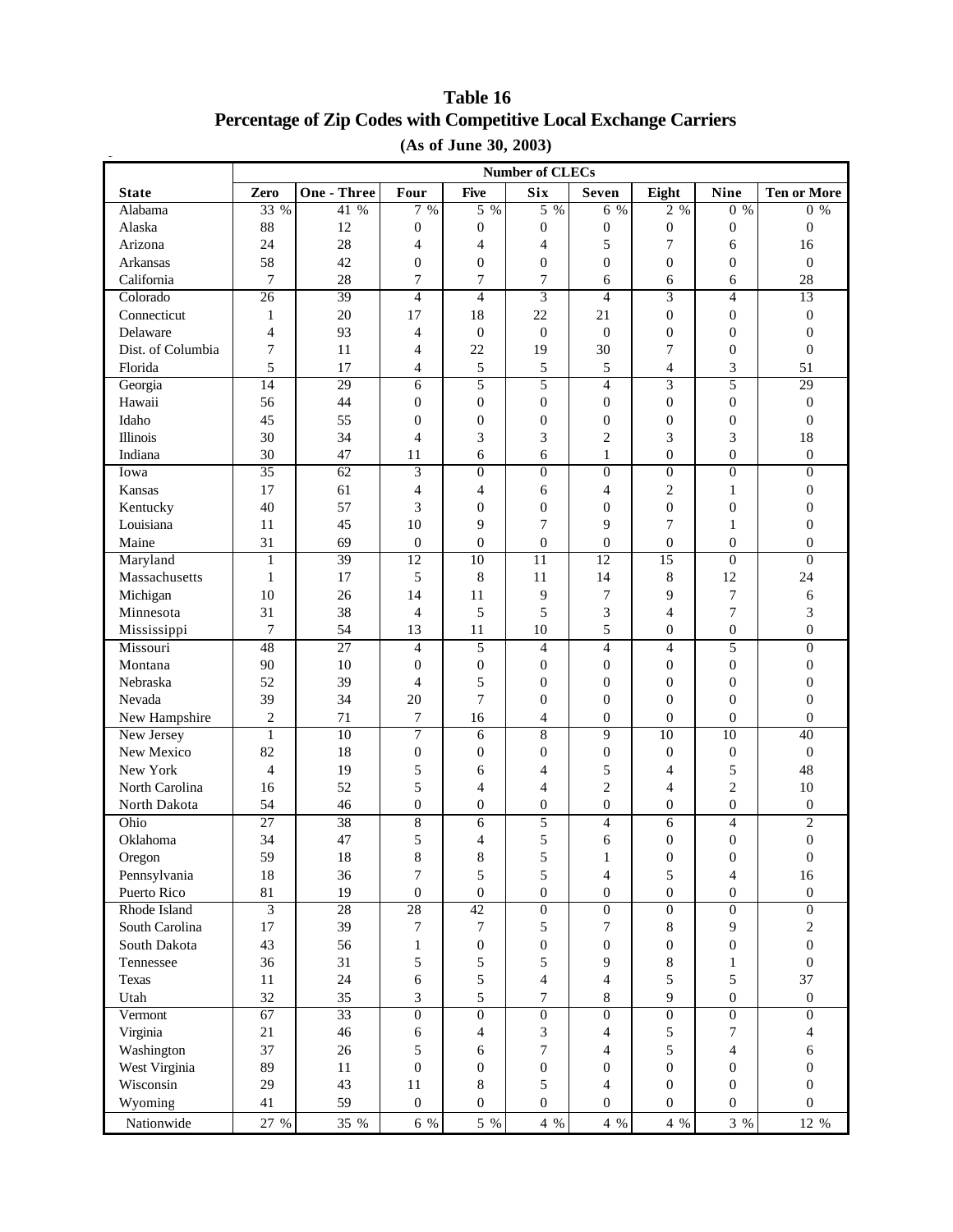